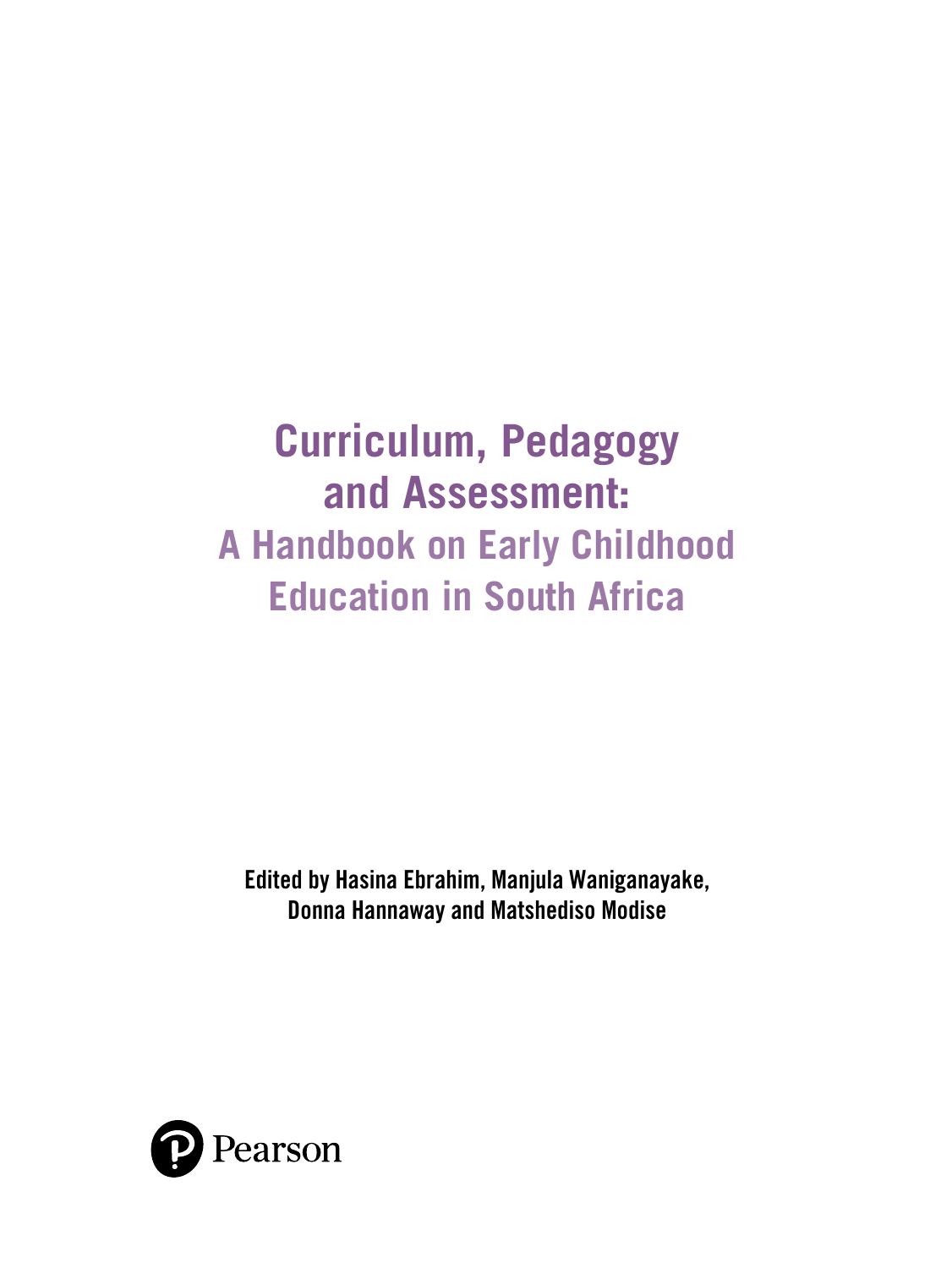Pearson South Africa (Pty) Ltd 4th floor, Auto Atlantic Building, Corner of Hertzog Boulevard and Heerengracht, Cape Town, 8001

za.pearson.com

© Pearson South Africa (Pty) Ltd

All rights reserved. No part of this publication may be reproduced, stored in a retrieval system, or transmitted in any form or by any means, electronic, mechanical, photocopying, recording, or otherwise, without the prior written permission of the copyright holder.

Every effort has been made to trace the copyright holders of material produced in this title. We would like to apologise for any infringement of copyright so caused, and copyright holders are requested to contact the publishers in order to rectify the matter.

First published in 2021

ISBN 9781485705932 (print) ISBN 9781485716853 (epdf)

Editor: Alison Paulin Managing editor: Ulla Schuler Proofreader: Deanne Vorster Indexer: Lois Henderson Artwork: Robin Yule Book design: Robin Yule Cover design: Pearson Media Hub Cover artwork: Typesetting: Robin Yule Printed by xxxx printers, [city]

In line with Pearson's editorial policy this book has been peer reviewed.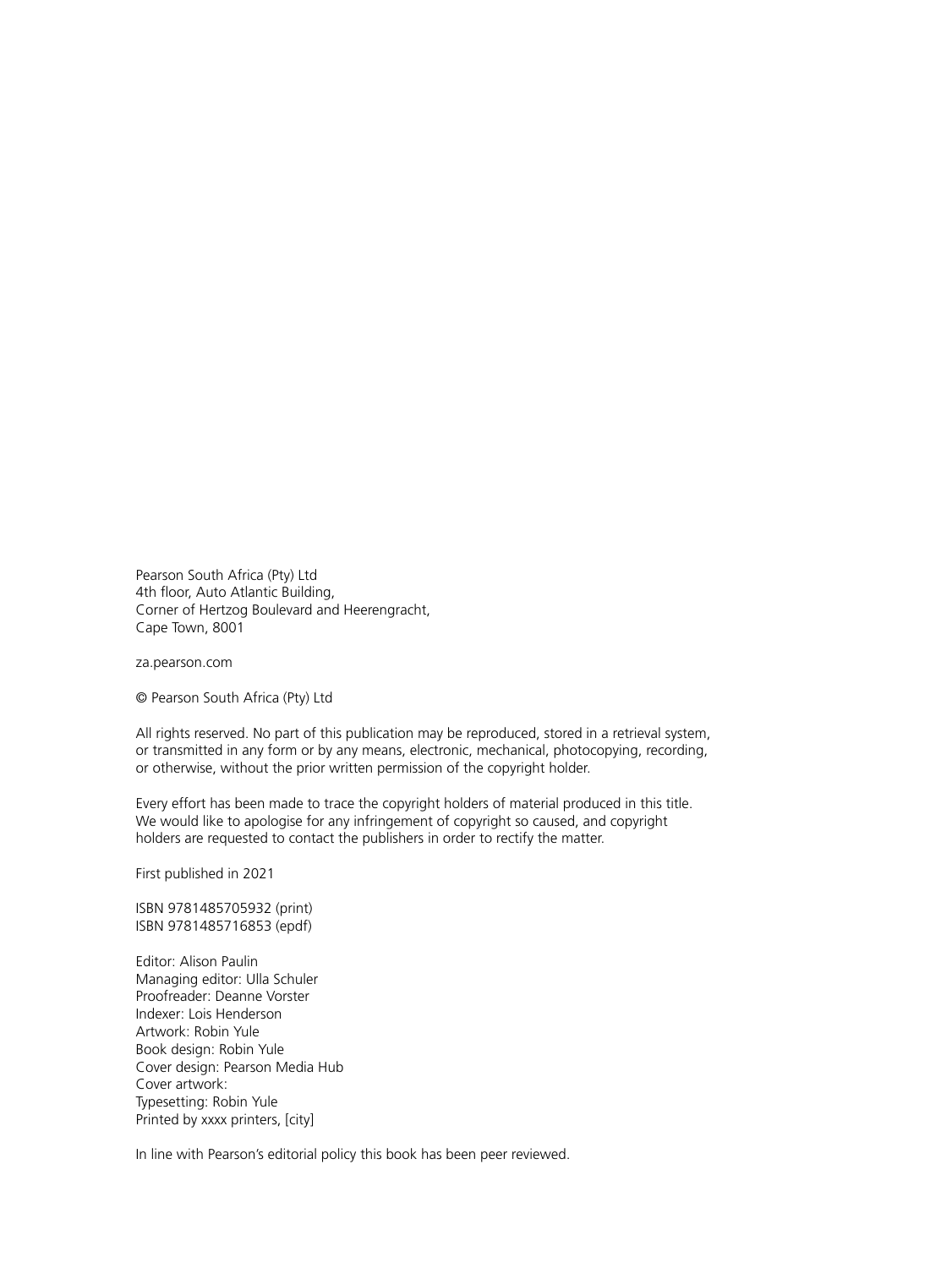# **Contents**

| $\mathbf{1}$    | Hasina Ebrahim, Manjula Waniganayake, Donna Hannaway and<br>Matshediso Modise                  |
|-----------------|------------------------------------------------------------------------------------------------|
|                 | Part 1: Curriculum in early childhood education<br><b>Edited by Hasina Ebrahim</b>             |
| $\overline{2}$  | Definitions, theories and principles of early childhood curriculum 21<br>Hasina Ebrahim        |
| 3               | Giulietta Harrison                                                                             |
| 4               | Donna Hannaway                                                                                 |
| 5               |                                                                                                |
|                 | Hasina Ebrahim and Ramashego Mphahlele                                                         |
| $6\phantom{.}6$ | Margaret Irvine                                                                                |
| 7               | Hasina Ebrahim, Xoliswa Magxala and Faith Hlungulu                                             |
| 8               | Margaret Irvine                                                                                |
| 9               | Makie Kortjass                                                                                 |
| 10              | Margaret Irvine                                                                                |
| 11              | Early learning development area 6: Knowledge and understanding of the world167<br>Linda Bosman |
| 12              | Veronica Kgabo                                                                                 |
|                 | Edited by Manjula Waniganayake                                                                 |
| 13              | Approaching pedagogical practice in early childhood education 201<br>Manjula Waniganayake      |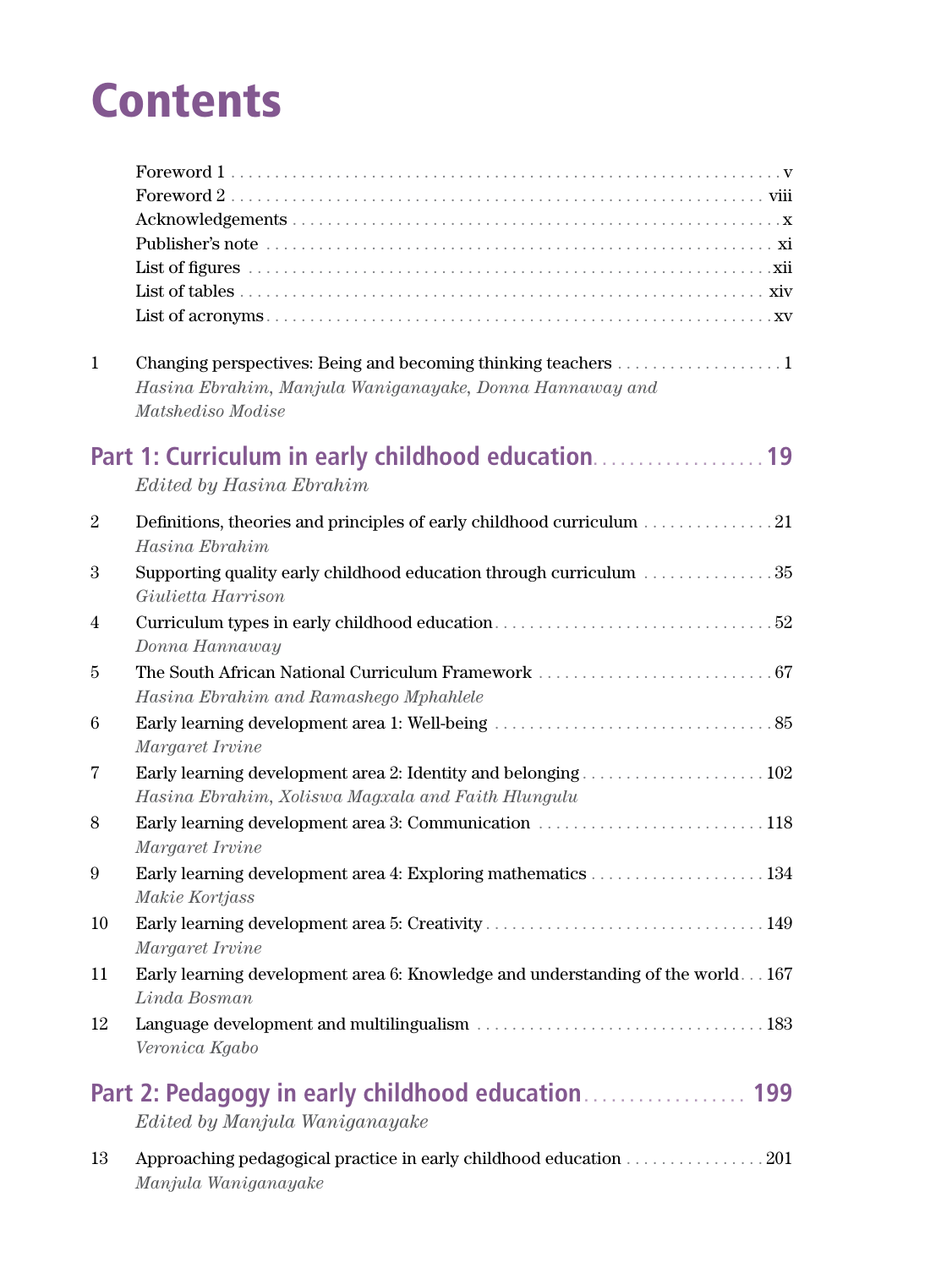| 14 | Donna Hannaway                                                                                                                            |
|----|-------------------------------------------------------------------------------------------------------------------------------------------|
| 15 | Learning environments in early childhood education238<br>Jayne Naidoo                                                                     |
| 16 | Colwyn Martin                                                                                                                             |
| 17 | Naseema Shaik                                                                                                                             |
| 18 | Collaborating with families to achieve meaningful pedagogical practice 288<br>Matshediso Modise                                           |
| 19 | Promoting inclusive pedagogies by embracing cultural and linguistic diversity305<br>Mary Clasquin-Johnson and Thembi Phala                |
| 20 | Nora Saneka                                                                                                                               |
| 21 | Planning for pedagogical enhancement: Daily programmes, routines<br>339<br>Elizabeth Arrabalde                                            |
| 22 | Promoting child autonomy through guided learning355<br>Poloko Masuelele                                                                   |
|    | Part 3: Assessment in early childhood education 369<br>Edited by Donna Hannaway and Matshediso Modise                                     |
| 23 | Donna Hannaway                                                                                                                            |
| 24 | Assessment planning supporting a child-oriented and purposeful approach  386<br><b>Bart Declercq</b>                                      |
| 25 | Bart Declercq and Ferre Laevers                                                                                                           |
| 26 | Child observation and early identification of children at risk 423<br>Thembi Phala                                                        |
| 27 | Responsive use of assessment data in pedagogical documentation 442<br>Linda Bosman                                                        |
| 28 | Listening to, learning from and sharing assessment with parents and families. $\dots$ 461<br>Giulietta Harrison and Matshemo Madingoaneng |
| 29 | Working with support services to assess children's learning and development 476<br>Mary Clasquin-Johnson                                  |
| 30 | Child outcomes testing using standardised tests and international benchmarks<br>Keshni Bipath                                             |
|    |                                                                                                                                           |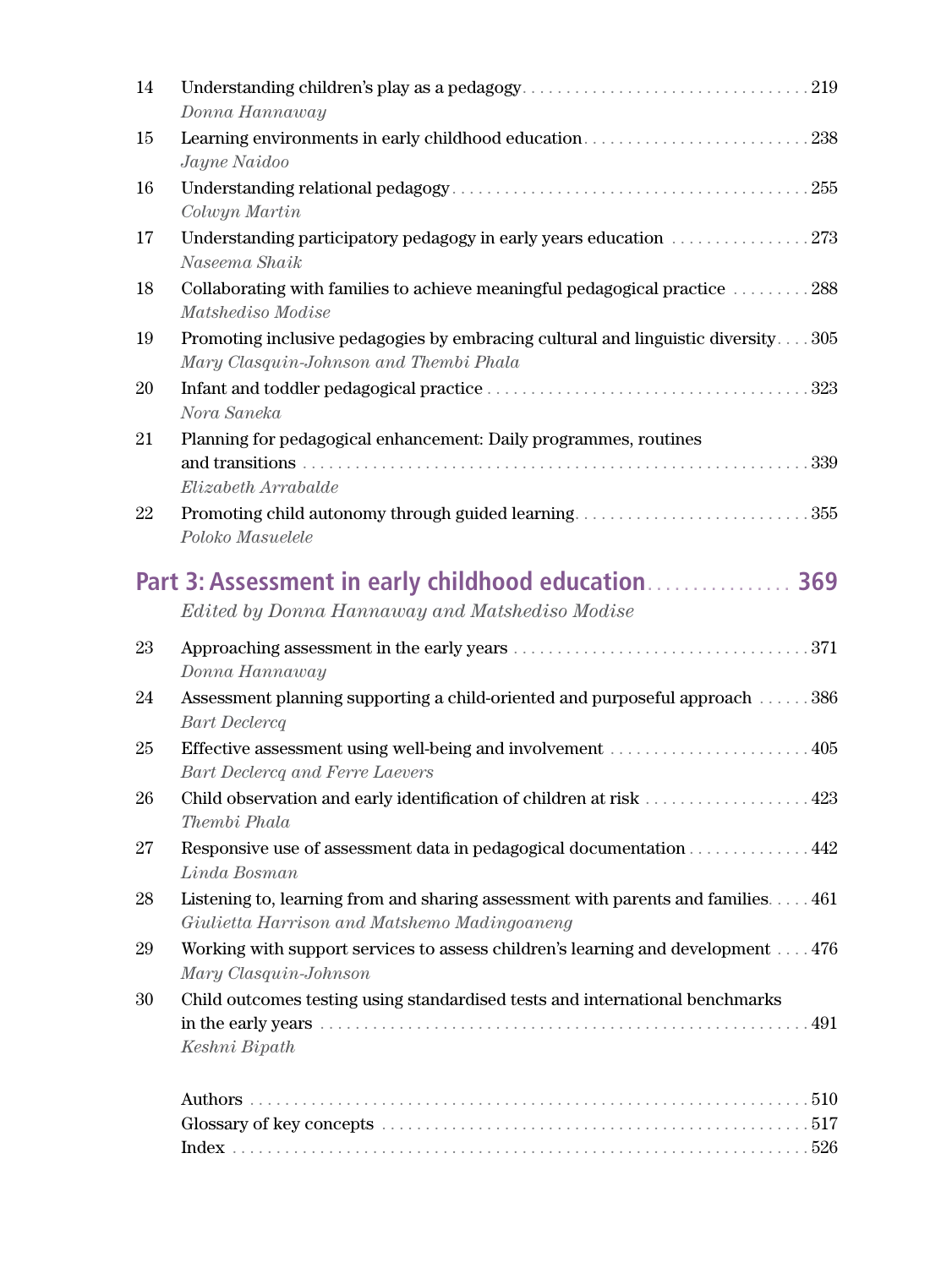### Foreword 1

#### **From an eminent South African scholar and global education leader**

When I first returned to South Africa from studies abroad, my first job was to offer technical assistance and training to non-governmental organisations (NGOs) working outside of, if not also actively against, the apartheid state. Those NGOs included literacy organisations, adult basic education units, and of course early childhood centres. Until that time, I had been a high school science teacher with little to no knowledge of early childhood education. This would be a turning point in my professional life as I embarked on a steep learning curve working with early childhood NGOs from TREE in Durban to Ntataise in the Free State to Grassroots and ELRU in Cape Town. That learning journey helps me understand why this stunning new *Handbook on Early Childhood Education* offers a major departure point for education policy and practice in South Africa and on the continent more broadly.

When I started working with early learning NGOs, there was no 'field' of study as far as the South African landscape was concerned. Most of what happened in homes and backyards was little more than childcare as older women took care of the children of working mothers. High quality education for preschool children was the preserve of white, middle class families. It was therefore not surprising that the activism to extend this concept of quality education to disadvantaged children came mainly, though not exclusively, from middle class white women determined to level the playing fields when it came to the majority of South Africa's preschool children.

Even then, the terrain was bleak and fractured with a tentative language to describe practice. Gradually, childcare became preschool education, educare and early childhood education became commonplace words, and eventually the broader caption of early childhood development (ECD) was found to be more acceptable. Those early development activists worked hard to bring some sense of systematisation to the field, and I remember HighScope (a philosophy of early learning) gaining traction in some circles even as the American-funded project I worked for insisted on making monitoring and evaluation the measure of a fundable organisation in early childhood education and other areas.

But there was dread in the air as the country moved towards the end of the apartheid era. Would the international and indeed local private sector funding of ECD programmes come to an end? The logic was that these NGOs were funded because they fulfilled a role that the white government did not, and that was to finance and support ECD for all children. With apartheid a thing of the past, there would be no reason for external funding of these critical but also fragile organisations. As it happened, the funding dried up as foreign governments shifted their resources towards the first democratic government led by President Nelson Mandela. Many NGOs disappeared from the development landscape, while others barely survived.

If the hope was that the new government would replenish the resources lost by introducing a systematic plan for the funding of early childhood development, the ECD activists were about to learn a hard and abiding lesson – that government rhetoric about the education of the youngest children did not match development reality on the ground. Yes, there were White Papers and all kinds of promissory notes, so to speak, but the proof of the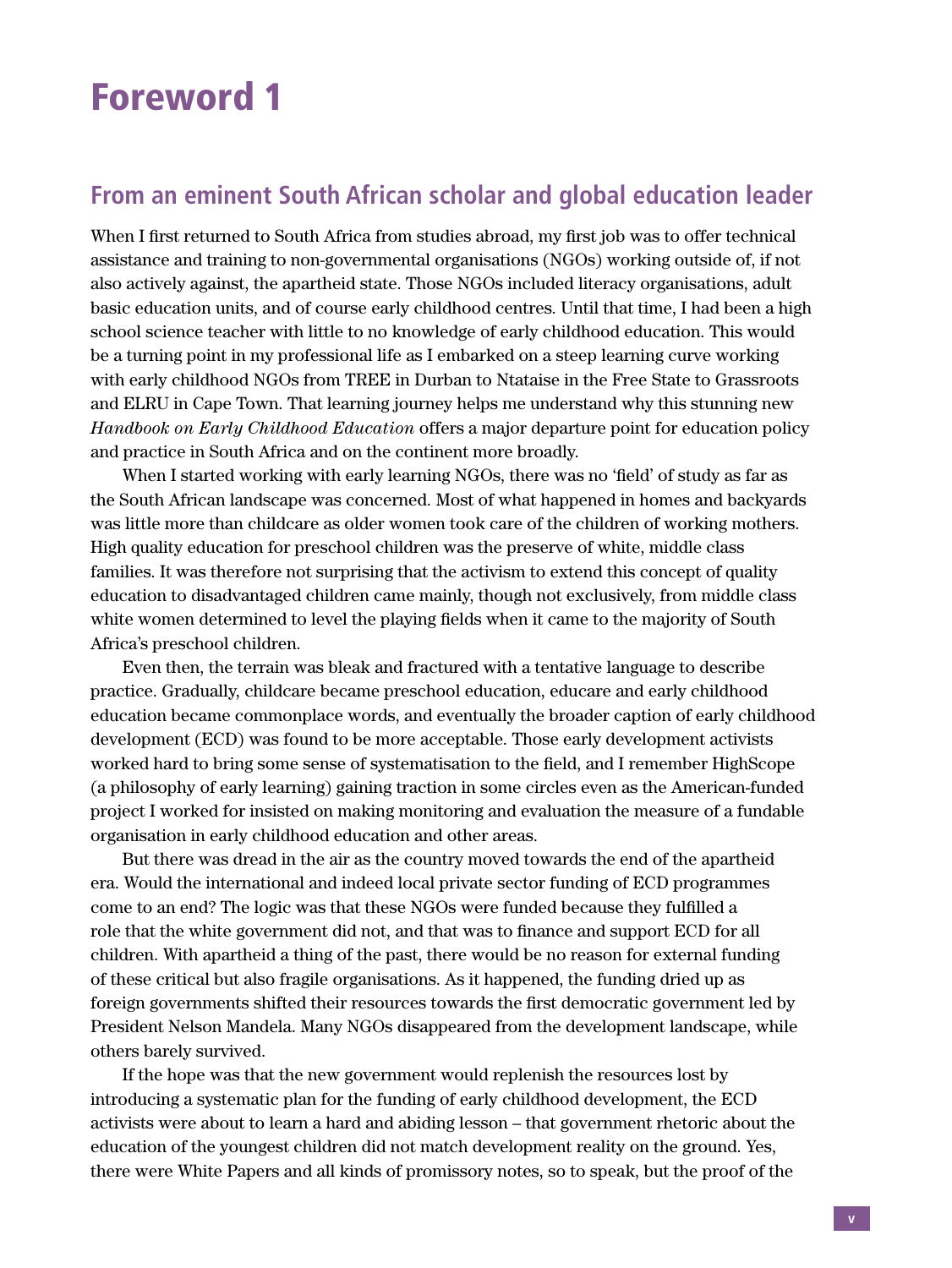pudding was in the funding, and after more than 25 years of our democratic experiment, two hard lessons remain.

One, that the funding was not *adequate* for more than 8 million children from birth to 6 years of age. The adequacy benchmark in education finance means that there is enough funding, at some defined level, to provide the basic quality education required to support teaching and learning in a particular area, for example, early childhood education. Two, that the funding was never going to be *just*. What a social justice benchmark means is that a per capita distribution of funding would not be enough; the financing of early education would also have to redress the massive inequalities in favour of the children of the poor. On the one hand, the children of the privileged will always benefit from private resources (that is, family investments) to finance their educational experiences during and beyond the preschool years; on the other hand, the children of the poor are entirely dependent on government funding to support their education, especially in the years leading up to formal education.

If we do not get this right, the consequences are dire. We now have solid research to show that our anecdotes were correct: that there is a massive gap between the academic readiness of grade 1 children depending on whether they had access to quality preschool education or not. The worse news is that the gap never closes over the subsequent 12 years of schooling. In short, if the foundations of learning are weak, then the education house crumbles; it is as simple and serious as that.

Of course it was important to support the so-called 'Fees Must Fall' protests that engulfed universities in the historic protests of 2015–16. But remember, only a small percentage of young people who started schooling in South Africa reach university, and even fewer get their degrees on time or at all. In fact, about half-a-million children leave the system between grades 2 and 12, the sharpest fall-off being at around grade 10. A sizeable explanation for the poor participation rates in higher education can be found in the foundation years where, as we know from comparative studies, literacy and numeracy rates in South Africa are among the lowest in the world.

Besides adequacy and equity, however, another critical element often missing in the provision of early childhood education is efficacy, i.e. the ability to produce an intended result. Resources is one thing, even adequate resources that in their aggregate provisioning are deemed to be equitable from the point of view of inputs into early childhood education. But that level and focus of financing means little if the system cannot turn the resources into results, and that is what I mean by efficacy – quite deliberately side-stepping the more commonly used and instrumentalist word, effectiveness. By choosing as its focus the preservice education of early childhood education teachers, the question of efficacy is addressed in this book. In other words, there is no way we can turn resources into results without welltrained teachers in all the disciplines of early childhood development; that has yet to happen.

In the end, this remarkable book achieves two very important objects. First of all, it begins to define early childhood education as a professional field in South Africa by creating the beginnings of a knowledge base that will come to define the content and contours of this exciting area of study. Critically, the experts contributing their knowledge to and indeed shaping the field are mainly South Africans writing from within their own research and practice. Yet their work is not closed-minded and brings in the formidable intellectual leadership of scholars like Australia's Manjula Waniganayake who has contributed to the development of early childhood education in other national contexts.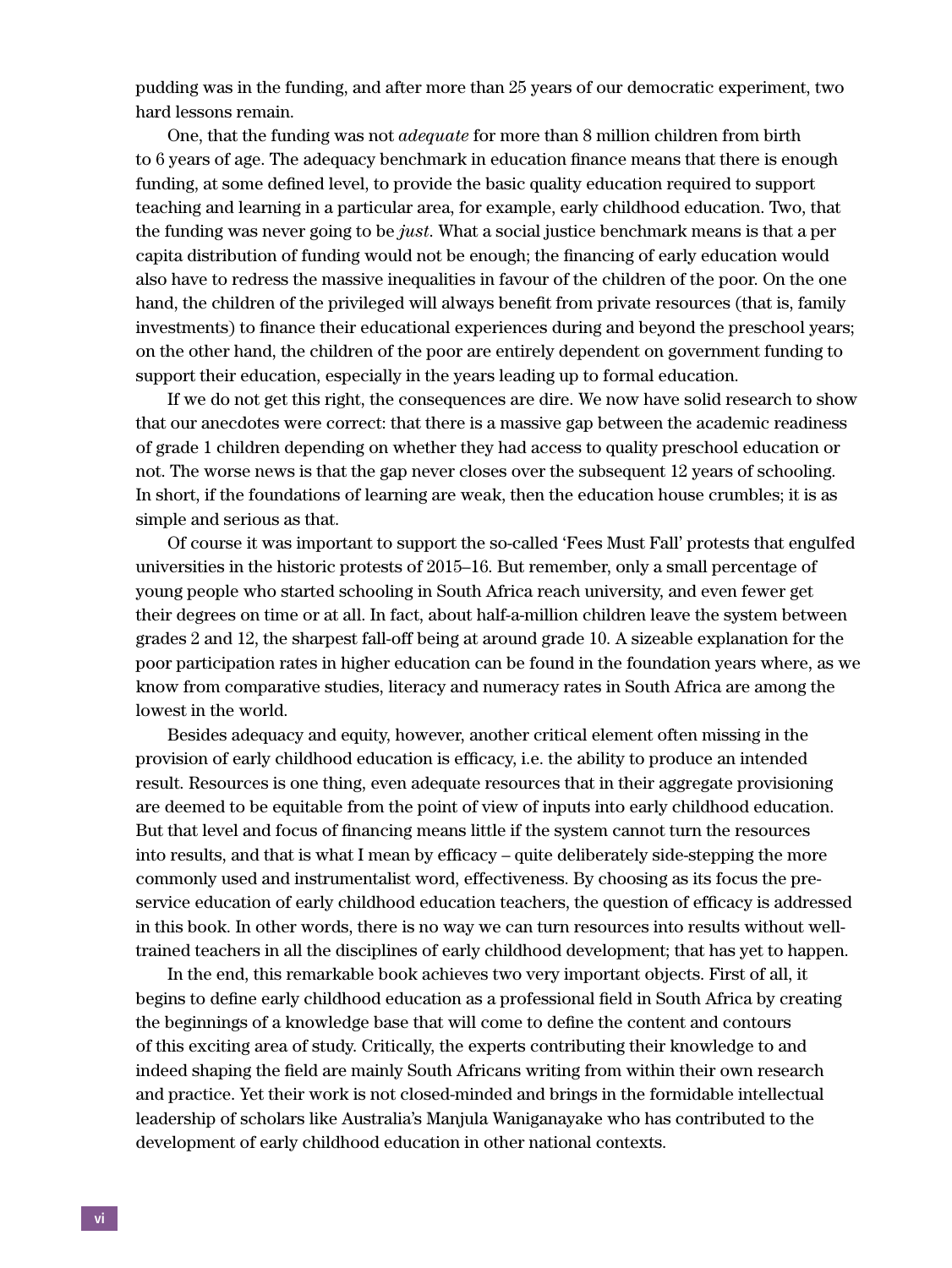Secondly, the book offers foundational readings in the full spectrum of concerns in an emerging field such as those three commonplaces – curriculum, pedagogy, and assessment in early childhood education. The 30 chapters cover everything from children's play as pedagogy, to assessment in the early years, to early learning development, and language and multilingualism in learning. The theories, concepts, and methods across these many contributions lay the groundwork for new thinking in early childhood education.

Most importantly, the focus is on the initial (pre-service) training of teachers for the early years. Suddenly, teacher training in the early years moves away from the fragmented, diverse and often contradictory models and approaches that have come to define the terrain, to a systematic, theoretically informed, and empirically grounded account of the knowledge base required for the education of a next generation of educators.

All of this is contained in a single handbook which will no doubt become a rich reservoir of knowledge for researchers, a training resource for both pre-service and in-service early childhood teachers, a reference source for policymakers and planners, and an accessible guide for parents and the general public with concerns about the contemporary relevance and future direction of education in the preschool years.

This book is a monumental achievement in the field of early childhood education that will no doubt serve and benefit generations of teachers of our youngest children in and beyond the borders of South Africa.

#### **Jonathan D Jansen**

Distinguished Professor of Education Stellenbosch University November 2020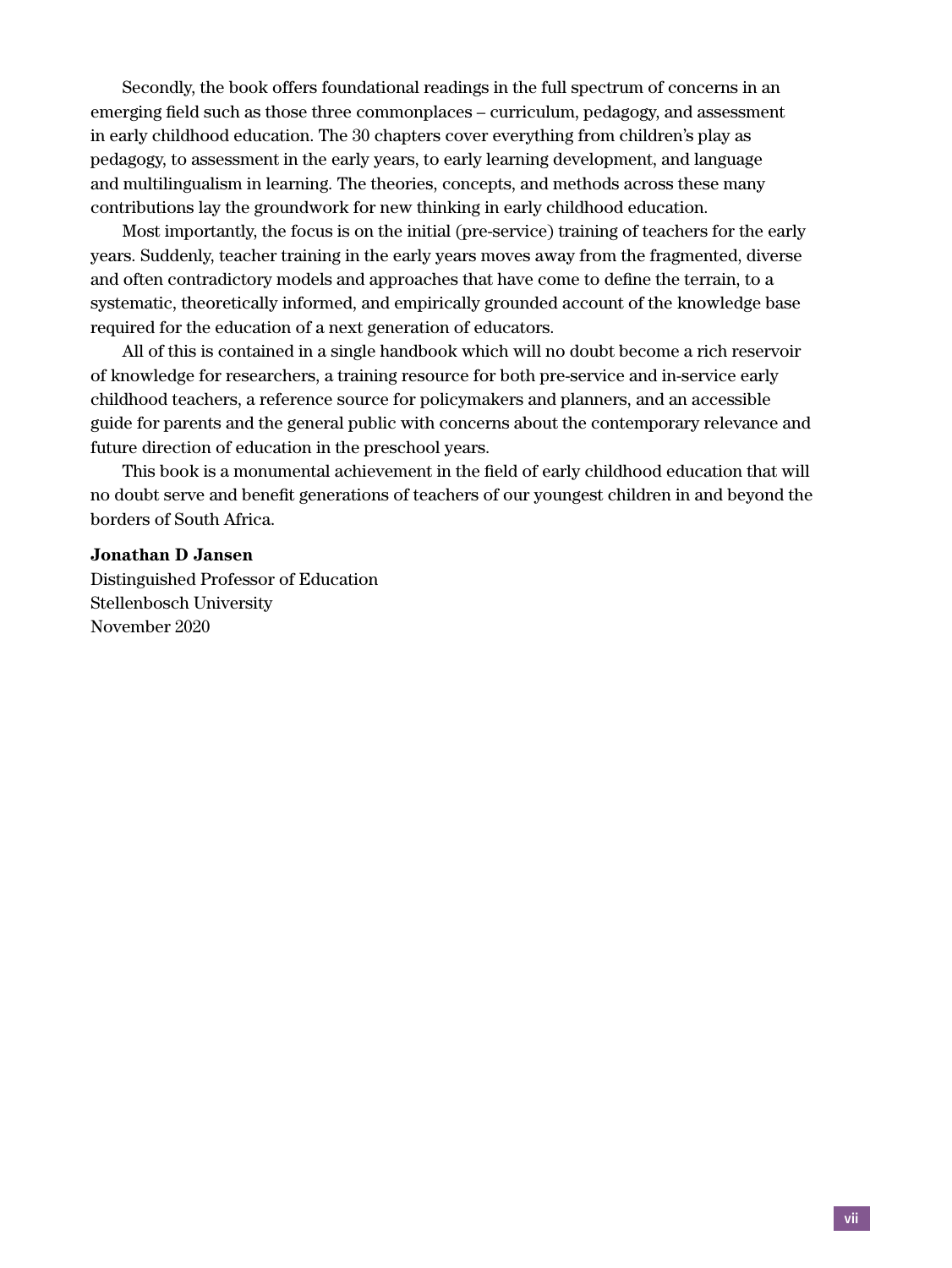### Foreword 2

#### **From an outstanding African Early Childhood leader**

It has been over thirty years since my very first experience as an educator in an early learning setting, and it was a treat! The children were happy, enthusiastic, warm, eager to try out everything and most of all, so trusting. It is this trust that captivated me and left a lasting impression in my mind and has been my inspiration to this day. That opportunity brought me face to face with the awesome responsibility that early childhood professionals have and how skilled and intentional they need to be in harnessing the trust vested in them by the children, parents, governments, the society at large, and indeed by the Creator Himself. Since then, it has been my honour to support educators in various ways, and to provide technical support to governments across the region in designing policy, curricula and training programmes to support ECE professionals. More recently, this has involved working with members of the African Union ECED Cluster to advance the early childhood agenda in various aspects, including the professionalisation of the ECE workforce as well as advocacy for increased investment by African Union Member States.

Over the years, with the rapid expansion of access to early childhood programmes across the region, there has been a growing recognition of the fact that it is impossible to improve programme quality and impact without paying attention to the capacity of the workforce. In recognition of this, the Continental Education Strategy for Africa or CESA (2016–2025) has included the revitalisation of the teaching profession to ensure quality and relevance at all levels of education as its first strategic objective. It is also becoming clearer that much more needs to be done in strengthening the capacity of teachers than merely imparting knowledge and gaining certificates. *Curriculum, Pedagogy and Assessment: A Handbook on Early Childhood Education in South Africa* shines a spotlight on the critical aspects of workforce capacity building that make a difference. This handbook provides evidence-based approaches that are contextually relevant, child centered and anchored in existing national policies and standards in South Africa. The handbook fills a critical gap in providing contextualised responses to the 'what', 'why' and 'how' questions and hence can serve as a useful guide to providing comprehensive support to the ECE professionals in this country.

Scientific evidence shows that it is during the first three years of human life that the basic building blocks are laid for later learning and development. Capacity building of ECE professionals across the region has however focused on children in the reception/preprimary classes and children older than three years. There is a dearth of contextually relevant resources targeting children under four years. This is the gap that *Curriculum, Pedagogy and Assessment: A Handbook on Early Childhood Education in South Africa* fills. The handbook provides developmentally appropriate guidance that articulates the critical role of parents, families and communities that are so important in the life of young children.

The authors, together with the editors Hasina Ebrahim, Manjula Waniganayake, Donna Hannaway and Matshediso Modise, in supporting ECE professionals in South Africa, share their insights based on their lived experiences as early childhood teachers and teacher educators. This is a critical contribution in a country where many of the resources used to support ECE professionals have been developed outside of the context in which they are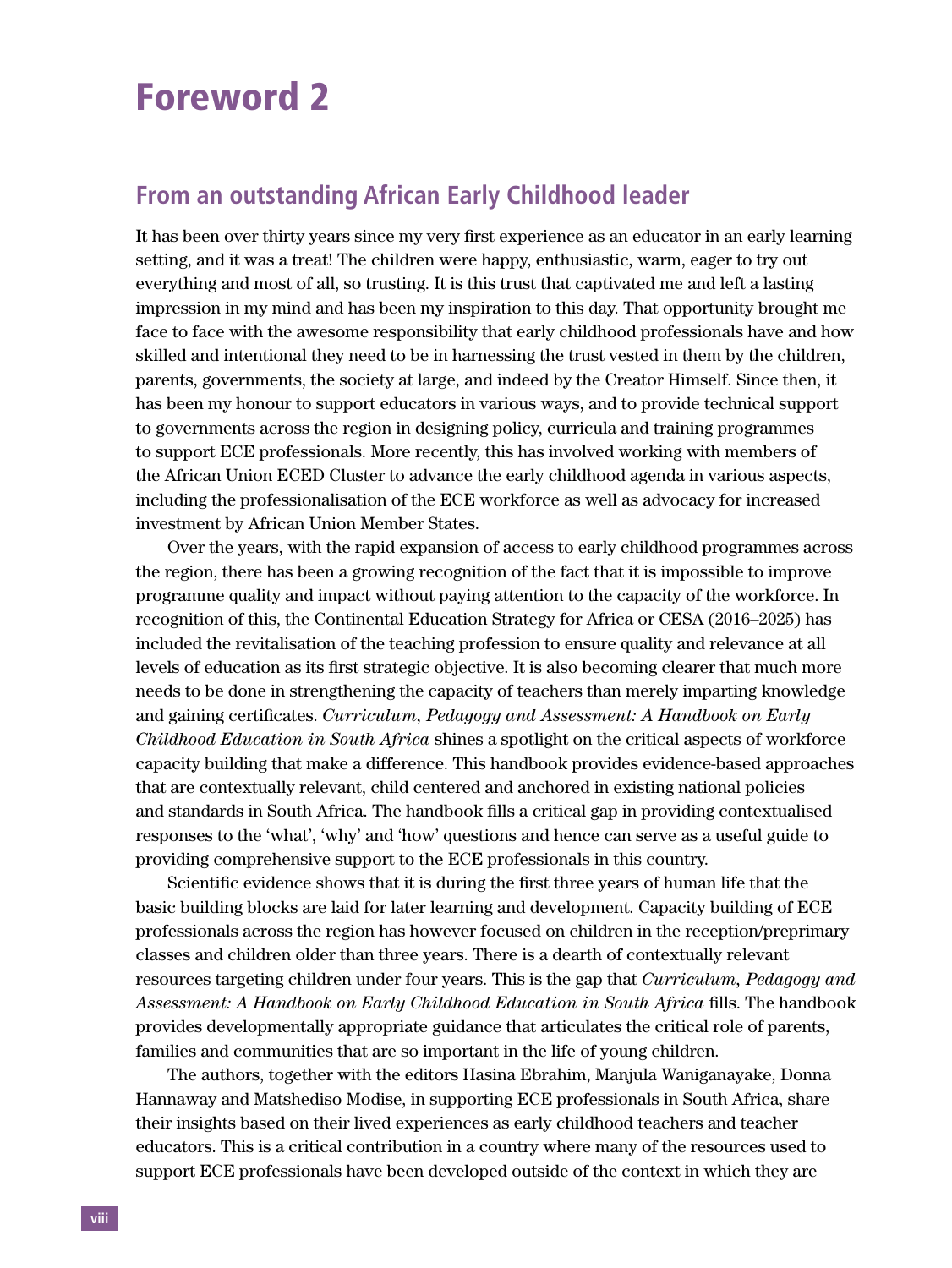being used. This handbook therefore presents a relatively easier task for adaptation and use within the African continent.

Sometimes I feel that the great Nelson Mandela must have been thinking of ECE teachers when he said: "It always seems impossible until it is done". With *Curriculum, Pedagogy and Assessment: A Handbook on Early Childhood Education in South Africa* we are certainly making very good progress towards improving the quality of ECE. It demonstrates our agency in the initial preparation and continuing professional development of the ECE workforce.

Indeed, together, we can ensure this work is getting done!

#### **Lynette Okengo, PhD**

Executive Director The African Early Childhood Network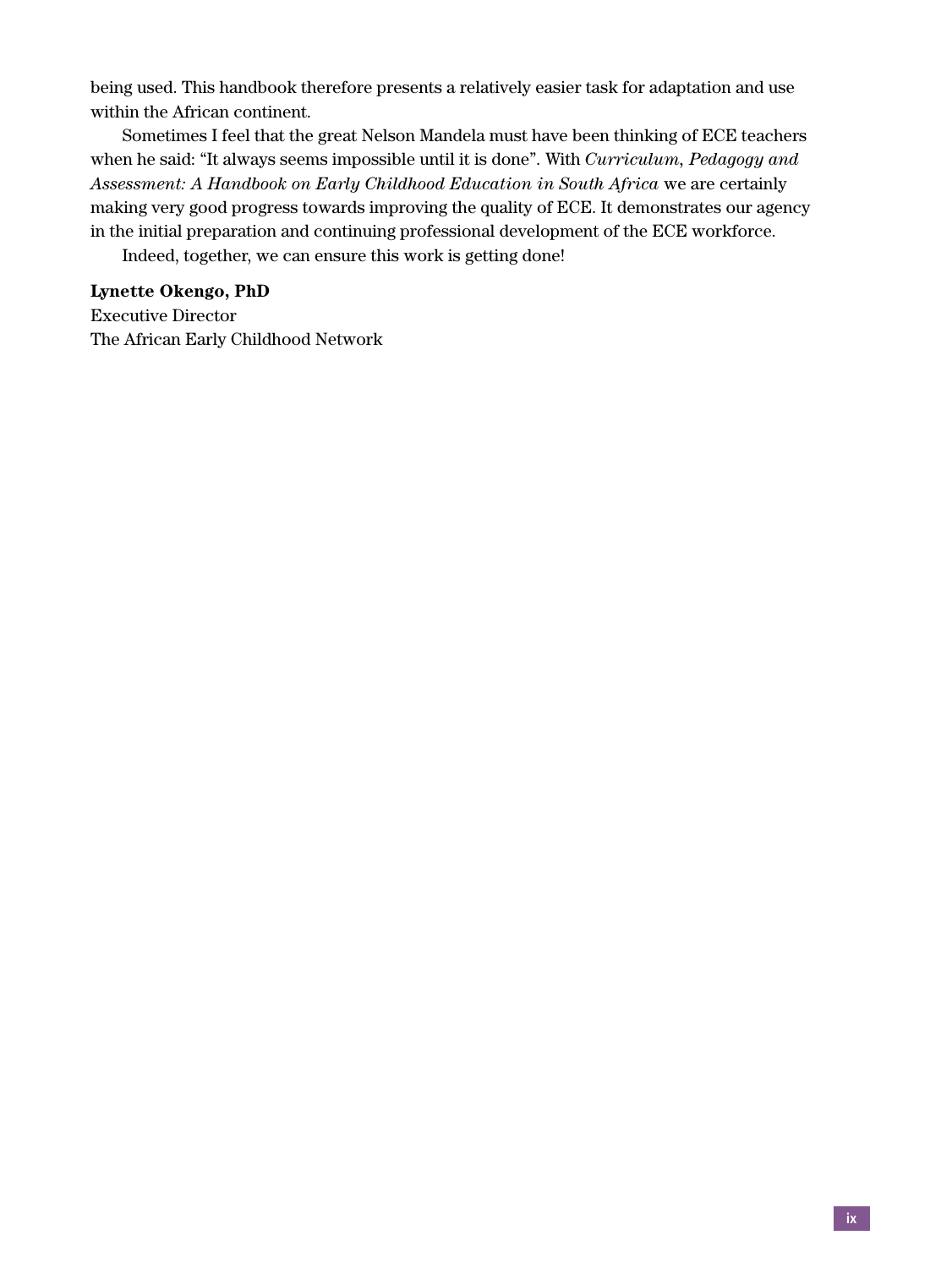## Acknowledgments

Our book, a first of its kind in the field, was a passionate endeavour and an exciting adventure. We were blessed to work with a motivated team in both authorship and technical support. We express our sincere gratitude to all the 24 authors who collaborated with us and contributed to the 30 chapters in this pioneering publication in the field of early childhood education in South Africa. We had a wonderfully diverse team of authors, mostly from South Africa, with two from Australia and two from Belgium, who cooperated and persevered through chapter iterations to deliver a quality manuscript that we can all be proud of. We appreciate the time, energy and expertise that each one contributed to produce this book.

We would also like to acknowledge the support from the Pearson team. We thank Juanita Pratt, the former Head of Content: Post-schools, who, from the initial stages, led the project and helped us win the commission from Pearson to write this book. Our gratitude also goes to Ingrid Stegmann, our publishing consultant, who helped in the beginning stages to manage this big project. We thank Aamina Gangat, Head of Product: Higher Education & Technical and Vocational Education and Training, who took over the management of the project in its final stages. Alison Paulin, our project manager and copy editor, was an incredible support and we are grateful to her for her meticulous copy editing and close-focused attention to attaining consistency and clarity throughout the whole manuscript. To the Pearson design team who developed the front cover and contributed to the overall design of the book, we give our sincere appreciation for your professionalism in working with our specifications.

Our *Spotlight on practice profiles* present a story of authentic practice in the South African context and contribute to deepening understanding of the focus of each chapter. A sincere thank you to all the practitioners who generously gave of their time and enriched our book through their collaboration.

Our deepest appreciation goes to our families for their support and patience, which made writing this book possible. All the sacrifices that were made were well worth it.

We trust that those that use this book will grow in their wisdom to think and act in responsive ways for safeguarding the best interests of young children in the early years.

#### **Hasina, Manjula, Donna & Matshediso**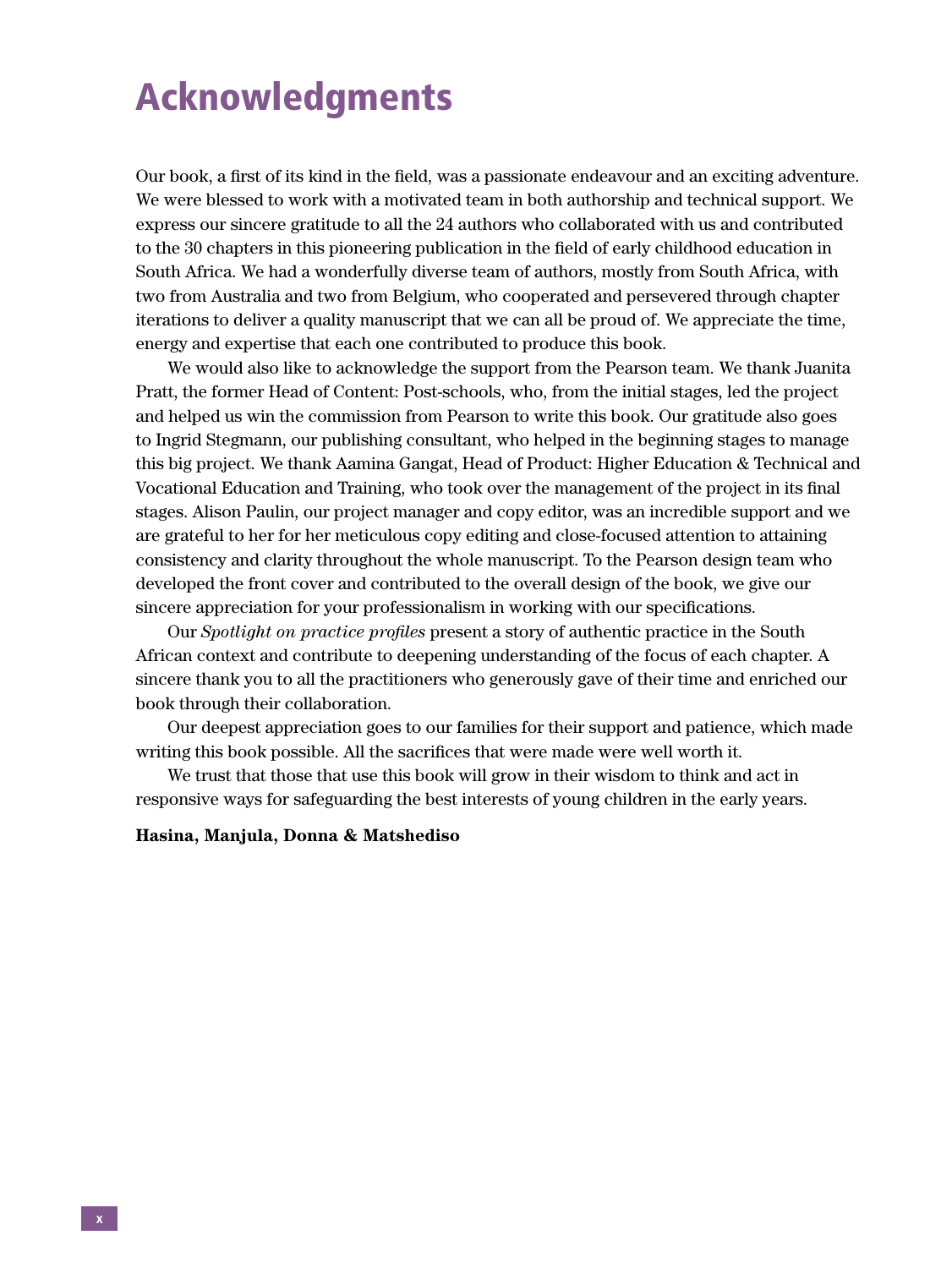## Publisher's note

At Pearson South Africa, two of our guiding principles note that people make progress in their lives through learning, and that learning is essential, and so are teachers. This scholarly text, which has an extensive and in-depth academic approach, focuses on the curriculum, pedagogy and assessment in early childhood education. It aligns with our mission by enabling us to offer a quality educational resource to those involved in the early years of teaching in South Africa.

**Brave**, **Imaginative**, **Decent** and **Accountable** are Pearson South Africa's core values that drive everything we do as a publishing house. This book reflects these values in at least three ways. Firstly, the conceptual orientation of the book calls on early years teachers to be courageous in engaging with early childhood education matters at a deep level. Secondly, the theoretical underpinnings of this book are reflective of democratic South Africa. Thirdly, its robust presentation of the tenets of Africanisation of education in South Africa has been thoughtfully mapped to the *National Curriculum Framework for children birth to four years* (NCF).

Importantly, reflecting our high standards of publishing, every chapter is enriched by national and global research relevant to the learning and development of children during early childhood. In keeping with our ethical requirements, the text was subjected to a double-blind peer review by two international scholars. Both reviewers commended the author team for developing a comprehensive and skillfully crafted text that is both innovative and deep in its treatment of early years knowledge.

This book is the *first of its kind,* written primarily by South African specialists and introducing and disseminating the concept of 'thinking teachers' to lead future advancements in the early childhood sector. Pearson South Africa is therefore proud to endorse this creative educational resource that makes a significant contribution to the enhancement of the learning and development of South Africa's young children.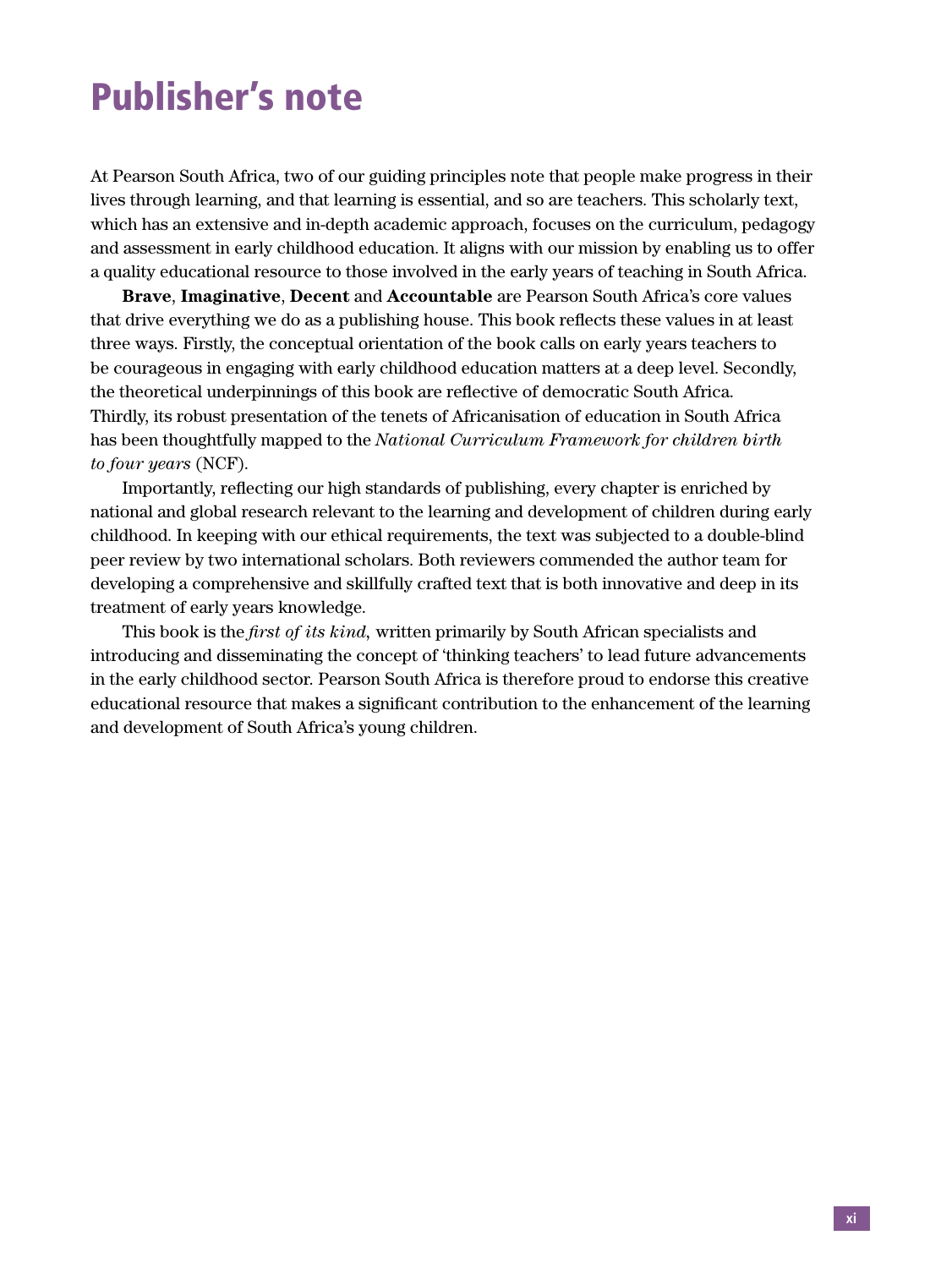## List of figures

- **Figure 1.1** Policies informing ITE for birth to four in South Africa
- **Figure 1.2** Thematic messages from South African policies for teacher education
- **Figure 1.3** Professional growth of the early years 'thinking teacher'
- **Figure 2.1** Facets of a curriculum to be considered by early years teachers
- **Figure 3.1** Key aspects of quality drawn from policy and curriculum documents
- **Figure 3.2** Different roles of a quality professional in ECE
- **Figure 4.1** The core concepts of a HighScope curriculum (HighScope, n.d.(a))
- **Figure 5.1** The structure of the NCF (adapted from DBE, 2015 p. 3)
- **Figure 5.2** The four sections of the ELDAs (adapted from DBE, 2015 p. 3)
- **Figure 5.3** The curriculum approaches supported by the NCF
- **Figure 5.4** An integrated approach using the six ELDAs
- **Figure 5.5** The play spectrum supported by the NCF
- **Figure 5.6** Categories of difference taken into account in an inclusive curriculum approach
- **Figure 5.7** Responses to diversity
- **Figure 8.1** How are the adults and children communicating here? What do you think they are learning?
- **Figure 8.2** Drawing stories: 'Me and my granny are making supper' (2016, personal collection of M. Irvine)
- **Figure 8.3** Drawing stories: 'Once upon a time, there were some bees' (2018, personal collection of M. Irvine, original in colour)
- **Figure 8.4** Drawing stories: 'A monster shouting at people' (2017, personal collection of M. Irvine, original in colour)
- **Figure 9.1** A toddler engaged in a data handling activity
- **Figure 9.2** Clapping game
- **Figure 9.3** Marble game
- **Figure 9.4** Stones for *amagende*
- **Figure 9.5** Preschoolers involved in cultural activities
- **Figure 10.1** This is a two-year-old's scribble using crayon (2016, personal collection of M. Irvine, original in colour)
- **Figure 10.2** A toddler creating a safe landing place
- **Figure 10.3** 'This is a trap to catch a monster': A four-year-old's drawing (2010, personal collection of M. Irvine, original in colour)
- **Figure 10.4** Examples of African heritage, creativity and arts
- **Figure 10.5** Three drawings by children: 'Me' (a two-year-old); 'My family' (a three-year-old) and 'My granny (a four-year-old) (2016, personal collection of M. Irvine, originals in colour).
- **Figure 10.6** The arts-integrated approach: using creativity and the arts to identify and solve challenges
- **Figure 13.1** Cycle of pedagogical thinking and practice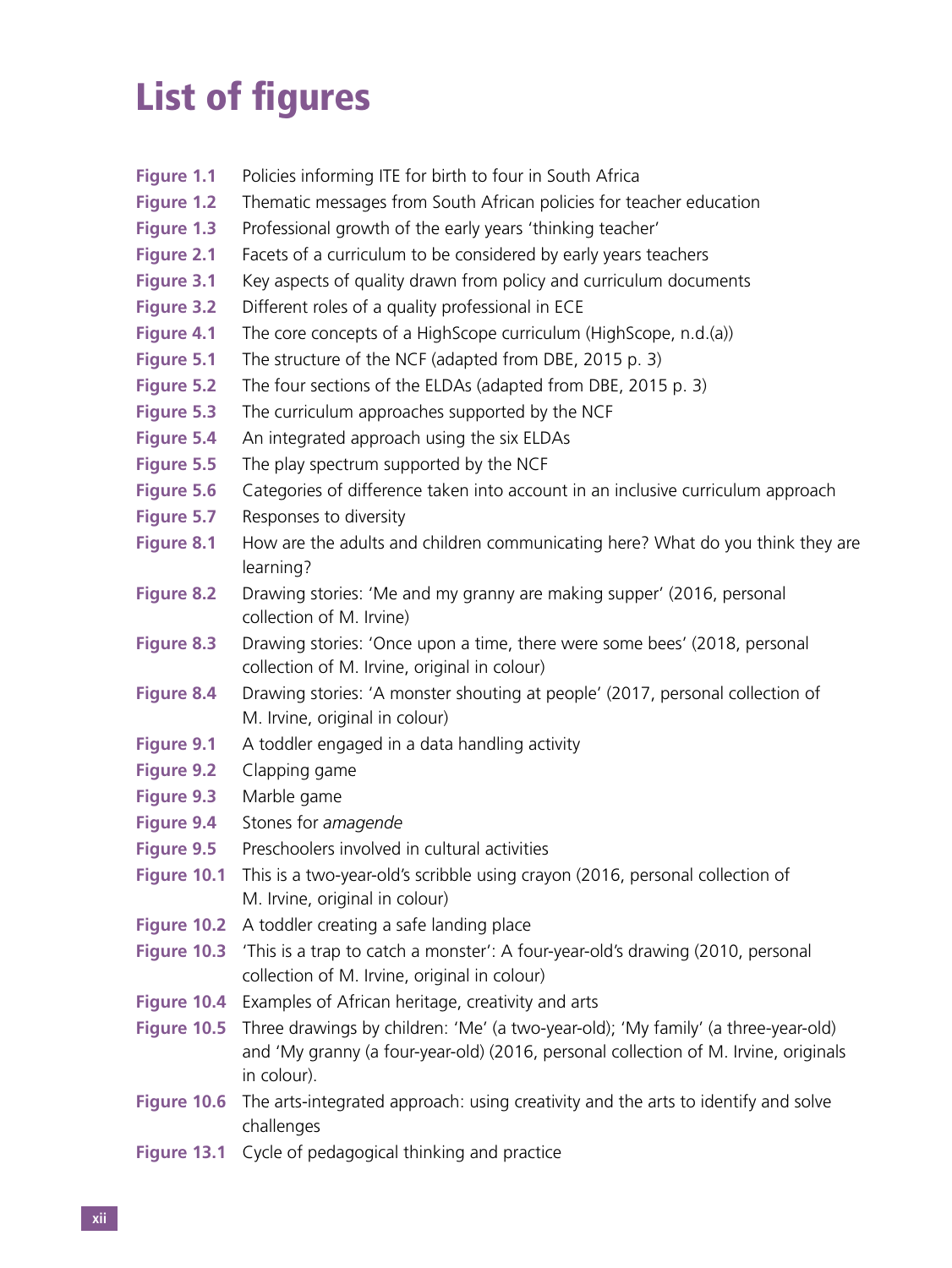- **Figure 13.2** Approaches to early childhood curriculum and pedagogy
- **Figure 13.3** Enacting pedagogical practice in an ECE setting
- **Figure 14.1** Examples of physical play
- **Figure 14.2** Examples of play with objects
- **Figure 14.3** Examples of symbolic play
- **Figure 14.4** Examples of pretend play
- **Figure 14.5** Example of a game with rules
- **Figure 14.6** Play as a continuum
- **Figure 14.7** A child engaged in play
- **Figure 15.1** Key elements of the learning environment
- **Figure 16.1** Dimensions of relational pedagogy
- **Figure 16.2** Model of parental engagement
- **Figure 18.1** The Family Relationship Tool (completed using a fictional child and family)
- **Figure 21.1** Connecting pedagogy with planning and plans
- **Figure 23.1** The assessment process (DBE, 2015 p. 72)
- **Figure 24.1** Making a joke of a puzzle
- **Figure 24.2** Three possible focuses of assessment: context, process or outcome
- **Figure 24.3** MyProfile, an assessment tool that can be used to share observations with parents
- **Figure 25.1** A snapshot of well-being
- **Figure 25.2** Involvement: the state of flow (Nakamura & Csikszentmihalyi, 2009), and the zone of proximal development (Vygotsky, 1978)
- **Figure 25.3** A snapshot of involvement
- **Figure 25.4** First form for screening: Assessment of well-being and involvement
- **Figure 25.5** The three stages of the process-oriented monitoring system (traffic light system)
- **Figure 25.6** First form for scanning: Assessment of well-being and involvement
- **Figure 25.7** Growing with the ladders
- **Figure 26.1** Evaluating whether a learning goal is being met
- **Figure 26.2** The four steps for effective, purposeful observation
- **Figure 26.3** Painting activity (fine motor skills development)
- **Figure 26.4** Climbing activity (gross motor skills development)
- **Figure 26.5** The two main categories of observation
- **Figure 26.6** An example of a completed anecdotal record
- **Figure 26.7** An example of a time sampling record carried out during indoor group play
- **Figure 26.8** An example of event sampling during outside play
- **Figure 26.9** An example of a physical development checklist for toddlers
- **Figure 26.10** An example of a frequency count
- **Figure 29.1** Example of an ISP
- **Figure 30.1** Overview of developmental areas and items covered in IDELA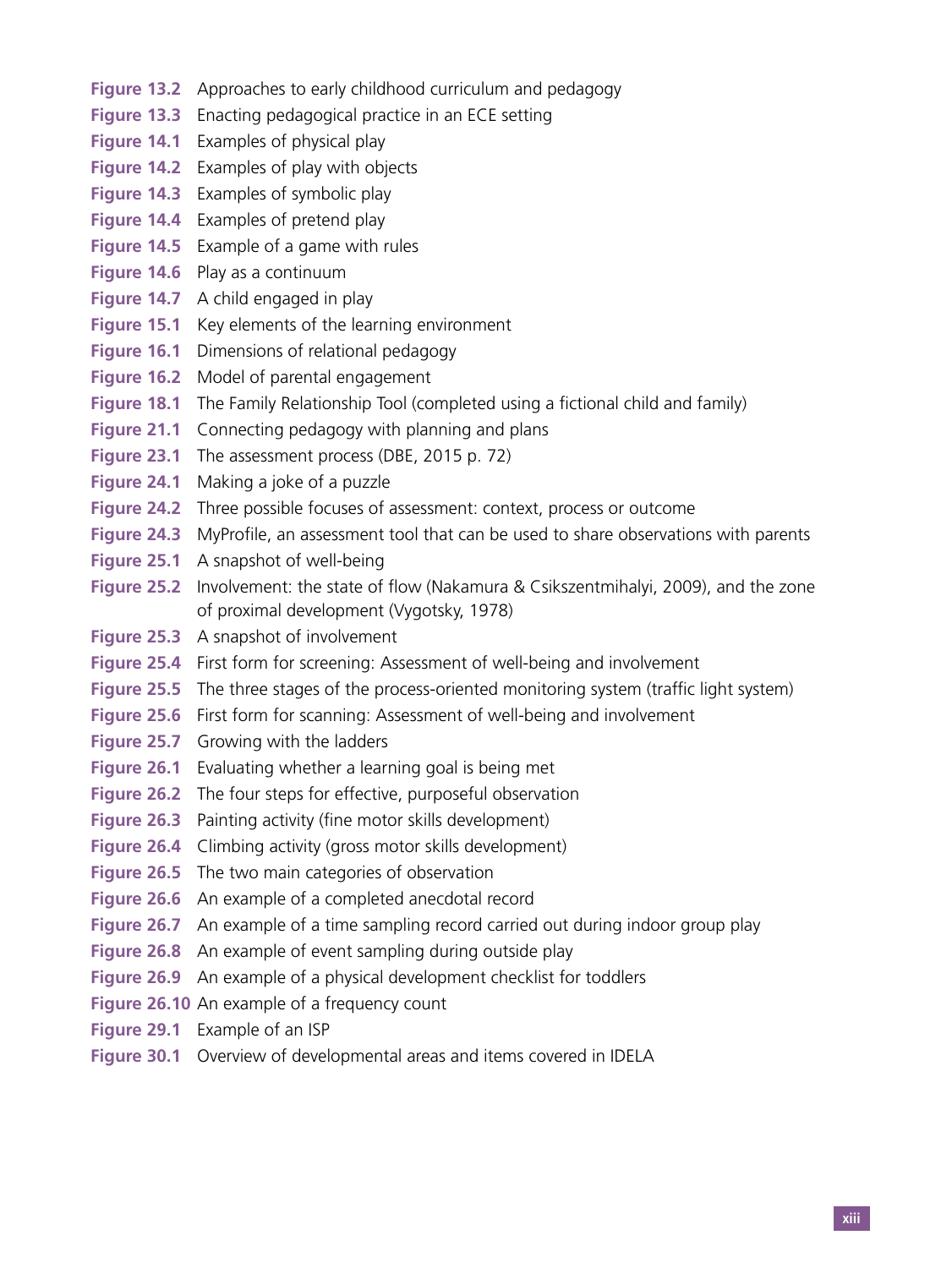## List of tables

- **Table 1.1** Knowledge and practice standards for the diploma and the degree in ECE
- **Table 1.2** Curriculum, pedagogy and assessment: linkages and application
- **Table 5.1** The link between the ELDAs and the domains of child development
- **Table 5.2** Comparison of the age categorisations in the NELDS and the NCF
- **Table 5.3** The aims of ELDA 1: Well-being
- **Table 10.1** An example of an arts-integrated activity
- **Table 12.1** Examples of children's attempts to imitate parents
- **Table 14.1** Classifications of play
- **Table 16.1** Types of parental engagement
- **Table 19.1** The IPAA framework for an inclusive pedagogical approach
- **Table 21.1** Understanding strategic and operational planning in ECE settings
- **Table 23.1** Types of assessment
- **Table 25.1** The Leuven scales for well-being and involvement (Laevers, 1994)
- **Table 27.1** Documentation tools
- **Table 29.1** Example of a plan for working with support services
- **Table 30.1** Two examples of standardised tests
- **Table 30.2** Three examples of international benchmarks, purpose and implications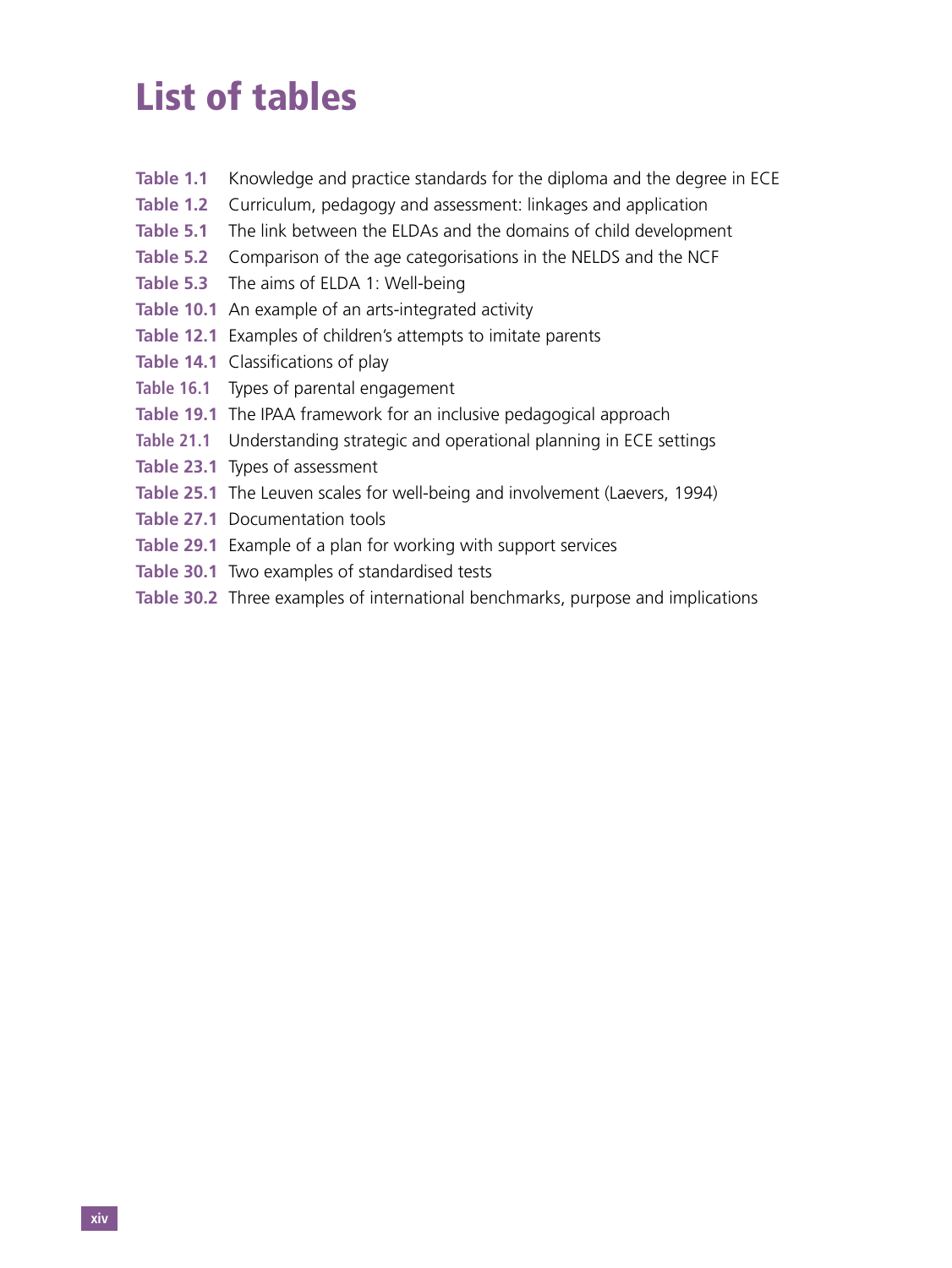# List of acronyms

| <b>ACTPSA</b> | A Chance to Play Southern Africa                                                        |
|---------------|-----------------------------------------------------------------------------------------|
| <b>AEPS</b>   | Assessment, Evaluation and Programming System                                           |
| <b>ANA</b>    | <b>Annual National Assessment</b>                                                       |
| <b>APGAR</b>  | appearance, pulse, grimace response, activity, respiration                              |
| <b>AREA</b>   | Africa Reggio Emilia Alliance                                                           |
| <b>CAPS</b>   | Curriculum and Assessment Policy Statements                                             |
| <b>CoPS</b>   | communities of practice                                                                 |
| <b>COR</b>    | child observation record                                                                |
| <b>UNCRC</b>  | United Nations Convention on the Rights of the Child                                    |
| <b>CSTL</b>   | Care and Support in Teaching and Learning                                               |
| <b>DAP</b>    | developmentally appropriate practice                                                    |
| <b>DBE</b>    | Department of Basic Education                                                           |
| <b>DHET</b>   | Department of Higher Education and Training                                             |
| <b>DoE</b>    | Department of Education                                                                 |
| <b>DoH</b>    | Department of Health                                                                    |
| <b>DSD</b>    | Department of Social Development                                                        |
| <b>DPO</b>    | disabled people's organisation                                                          |
| <b>ECCD</b>   | early childhood care and development                                                    |
| <b>ECD</b>    | early childhood development                                                             |
| <b>ECE</b>    | early childhood education                                                               |
| <b>ECEC</b>   | early child education and care                                                          |
| <b>ELDA</b>   | Early Learning and Development Area                                                     |
| <b>ELDS</b>   | Early Learning Development Standards                                                    |
| <b>ELOM</b>   | Early Learning Outcomes Measures                                                        |
| IA.           | <b>Instructional Assessment</b>                                                         |
| <b>IBT</b>    | international benchmark test                                                            |
| <b>ICT</b>    | information and communications technology                                               |
| <b>IDELA</b>  | International Development and Early Learning Assessment                                 |
| <b>IEP</b>    | individual educational plan                                                             |
| <b>IPPA</b>   | Inclusive Pedagogical Approach in Action                                                |
| <b>ISP</b>    | individual support plan                                                                 |
| ITE           | initial teacher education                                                               |
| <b>KDI</b>    | key developmental indicator                                                             |
| <b>KUW</b>    | knowledge and understanding of the world                                                |
| <b>LAD</b>    | language acquisition device                                                             |
| <b>NAEYC</b>  | National Association for the Education of Young Children                                |
| <b>NCF</b>    | South African National Curriculum Framework for Children from Birth to Four             |
| <b>NDP</b>    | National Development Plan                                                               |
| <b>NECDA</b>  | National Early Childhood Development Alliance                                           |
| <b>NELDS</b>  | National Early Learning and Development Standards (for Children Birth to<br>Four Years) |
|               |                                                                                         |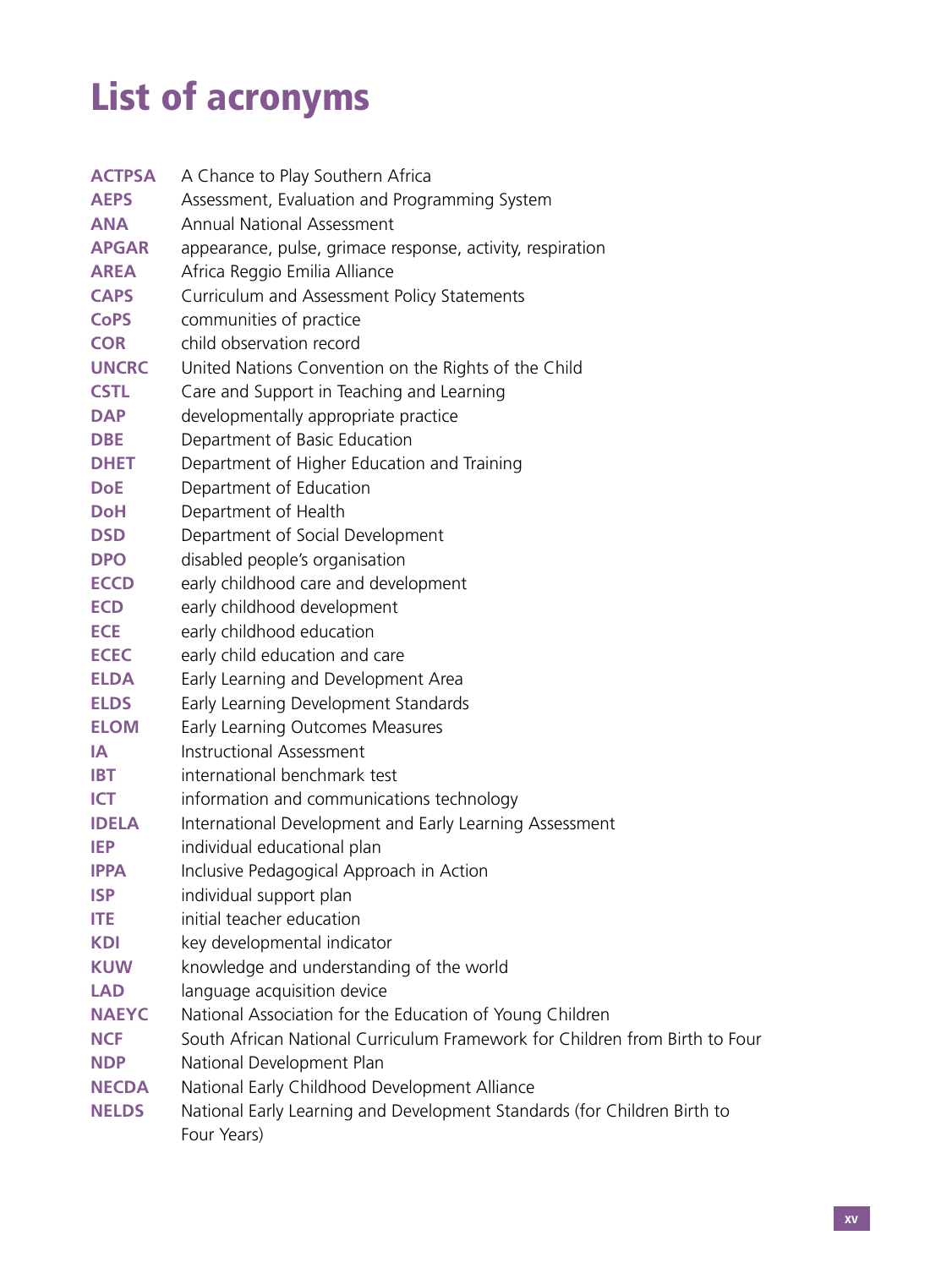| <b>NGO</b>    | non-government organisation                                                |
|---------------|----------------------------------------------------------------------------|
| <b>NIECDP</b> | National Integrated Early Childhood Development Policy                     |
| <b>NPO</b>    | non-profit organisation                                                    |
| <b>NQF</b>    | National Qualifications Framework                                          |
| <b>OECD</b>   | Organisation for Economic Co-operation and Development                     |
| <b>PEDS</b>   | Parents' Evaluation of Developmental Status                                |
| <b>PIECCE</b> | Project for Inclusive Early Childhood Care and Education                   |
| <b>PMRPL</b>  | Policy on Minimum Requirements for Programmes Leading to Qualifications in |
|               | Higher Education for Early Childhood Development                           |
| <b>QPT</b>    | Quality Professional Teacher                                               |
| <b>SACMEQ</b> | Southern and Eastern African Consortium for Monitoring Educational Quality |
| <b>SDG</b>    | Sustainable Development Goals                                              |
| <b>SIAS</b>   | Policy on Screening, Identification, Assessment and Support                |
| <b>STEM</b>   | science, techology, engineering and mathematics                            |
| <b>TA</b>     | transdisciplinary approach                                                 |
| <b>TIMSS</b>  | Trends in International Mathematics and Science Study                      |
| <b>TVET</b>   | Technical and Vocational Education and Training                            |
| UG            | universal grammar                                                          |
| <b>UNGEI</b>  | United Nations Girls Education Initiative                                  |
| <b>UNICEF</b> | United Nations International Children's Emergency Fund                     |
| <b>WHO</b>    | World Health Organization                                                  |
| <b>ZPD</b>    | zone of proximal development                                               |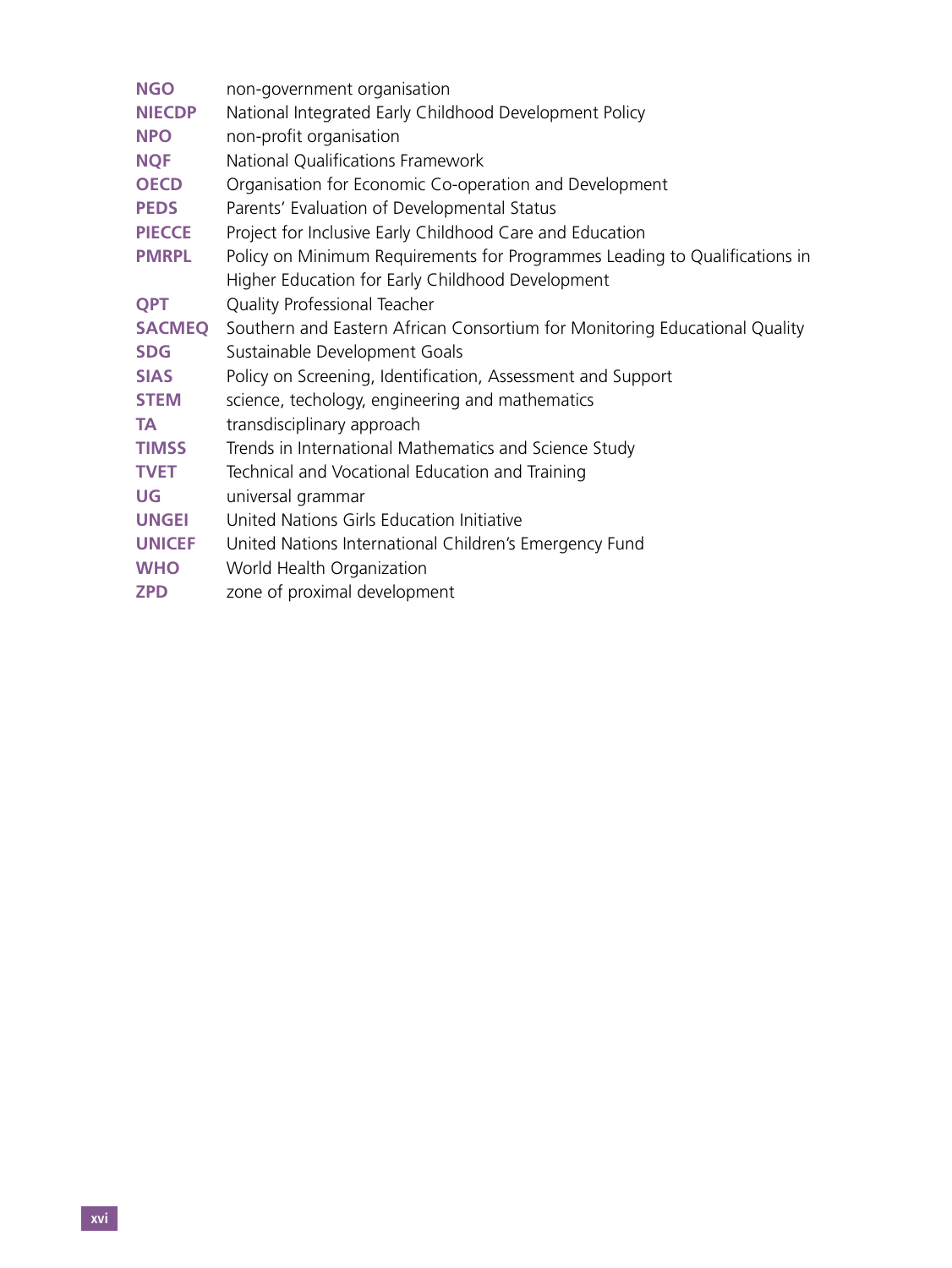#### 1 Changing perspectives: Being and becoming thinking teachers **CHAPTER**

Hasina Ebrahim, Manjula Waniganayake, Donna Hannaway and Matshediso Modise

#### **Introduction**

Early childhood education (ECE) is changing rapidly in South Africa and globally. These changes have emerged through both positive and negative developments in the field (Haslip & Gullo, 2018). On the upside, in 2008, the South African government identified early childhood development (ECD) as a national apex priority. This resulted in ECD being prioritised in the national programme of action (Department of Social Development (DSD) & Economic Policy Research Unit (EPRI), 2014). Additionally, there is increasing evidence indicating the importance of considering the cultural context of child development, commitments to professionalisation of the ECE workforce, the adoption of a national curriculum framework and early learning standards, research pointing to the arenas for critical action, expanded policymaking initiatives and advocacy towards placing ECE on South Africa's national agenda.

On the downside, there are several issues that warrant change. There is a significant number of un- and under-qualified personnel in the ECE workforce. This affects the quality of practice in working with babies, toddlers, and nursery children, including those with special needs (Human Sciences Research Council & DSD, 2010). Another concern relates to the overuse of the school readiness approach with its emphasis on skills development in early literacy and mathematics. This continues to challenge the survival of holistic development and play-based approaches that support learning in ECE settings. The uncritical use of decontextualised 'best practice' also continues to undermine the realities of young children's daily lives in South Africa.

In light of the above, there is a need for urgent attention to the education, care and development of young children from birth to four years. They are the primary focus of our book. This must be understood not only in terms of the challenges described above, but also in the context of the lingering discriminatory effects of the apartheid past (Ebrahim, 2010). Bearing this in mind, ECE needs to be framed by a social justice agenda which affords the youngest citizenry experiences of equality of opportunities for equality of outcomes in a maturing democracy. At the practice level, the responsibility for this national agenda lies in the hands of teachers of children who are in their early years. Ebrahim, Mantlana, Excell, Martin, Bipath and Makwetu (2017) have drawn attention to challenges these teachers have experienced in this arena, namely, the lack of job security and poor conditions of employment, fragmentary initial (preservice) training and professional development, lack of a career path, and a lack of knowledge and skills for practice with and for children from birth to four years.

The changing demographics in South Africa require responsive practices. In 2016, the general household survey showed that there were close to 7.2 million children from birth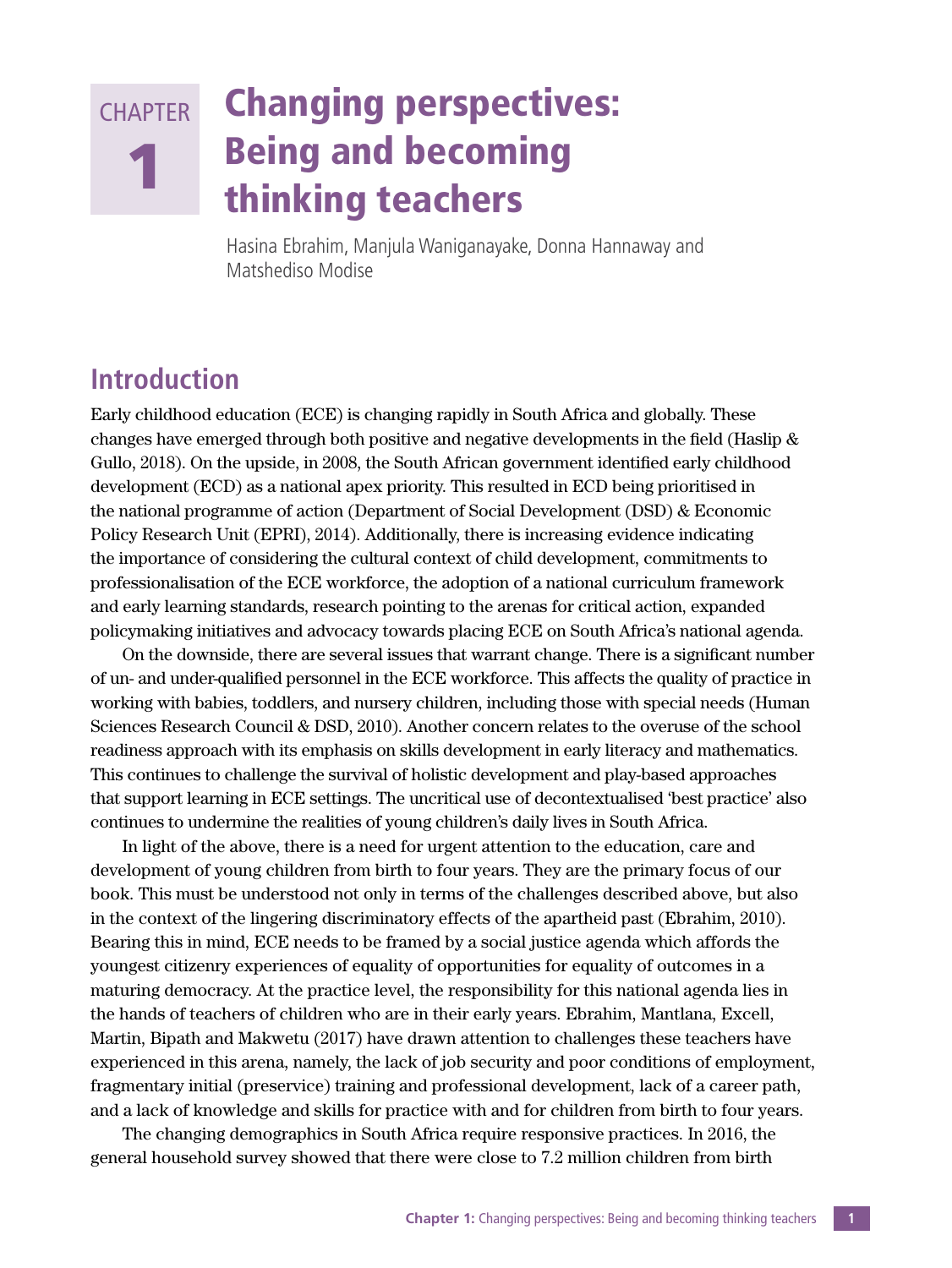to six years in the country (Statistics South Africa, 2016). These children live in a variety of family types and cultural and linguistic circumstances. The differences influence how children develop and how their potential for learning is nurtured. When children enter ECE settings, it is expected that they will be received in a way that respects all that they bring with them. Early years teachers have to embrace the fact that working with young children is complex, dynamic and challenging (Institute of Medicine & National Research Council, 2015). This work demands that they think critically as well as act intentionally and ethically to create inclusive learning environments for quality experiences.

This book, *Curriculum, Pedagogy and Assessment: A Handbook on Early Childhood Education in South Africa*, deliberately targets university-qualified early years teachers or those aspiring to such a qualification. This is because there is global recognition that wellqualified teachers can and do make a difference in the provisioning of quality early childhood programmes. According to the Organisation for Economic Co-operation and Development (OECD) (2017 p. 86), for instance, there is research indicating the following:

- Evidence from the literature shows that the initial training level and length of service of staff are positively associated with the overall quality of ECE.
- High staff qualifications also result in a more stimulating environment and high-quality pedagogical practices, which boost children's well-being and learning outcomes.

The book has therefore been developed taking into account the need for transforming the initial education of teachers of children in their early years in South Africa. Through its carefully structured content, it creates learning opportunities that allow for a knowledgeable and thoughtful response to working with and for young children within their local community context. The highly-valued philosophy of being and becoming a thinking teacher (as depicted in Figure 1.3) forms a golden thread that runs directly and indirectly through all the chapters of this book.

### **Locating the book within early childhood teacher education and related policies in South Africa**

Initial teacher education (ITE) (preservice education) for aspiring teachers of children from birth to four years is fragmentary (Ebrahim et al., 2017). This can be attributed to how systems for early childhood have been arranged in South Africa. Education, Social Development and Health are the key departments that have their own responses to the professional development of the workforce. The lead department for ECE services has been the Department of Social Development (DSD). From 2019, however, a functional shift of ECE from the DSD to the Department of Basic Education (DBE) was effected. This was required to better meet the developmental and early learning needs of children from birth to four years. This move is also in keeping with global trends where there is increasing recognition of the importance of ECE for all children and its investment value for nation building.

With regard to the workforce, The National Integrated ECD Policy has identified eight categories of workers (DSD & United Nations International Children's Emergency Fund (UNICEF), 2015). One of these categories is the educator workforce that has a focus on ECE. Currently, this workforce is deployed largely in ECE centres and, to a limited extent, in playgroups, home-visiting programmes, parenting programmes, toy libraries and mobile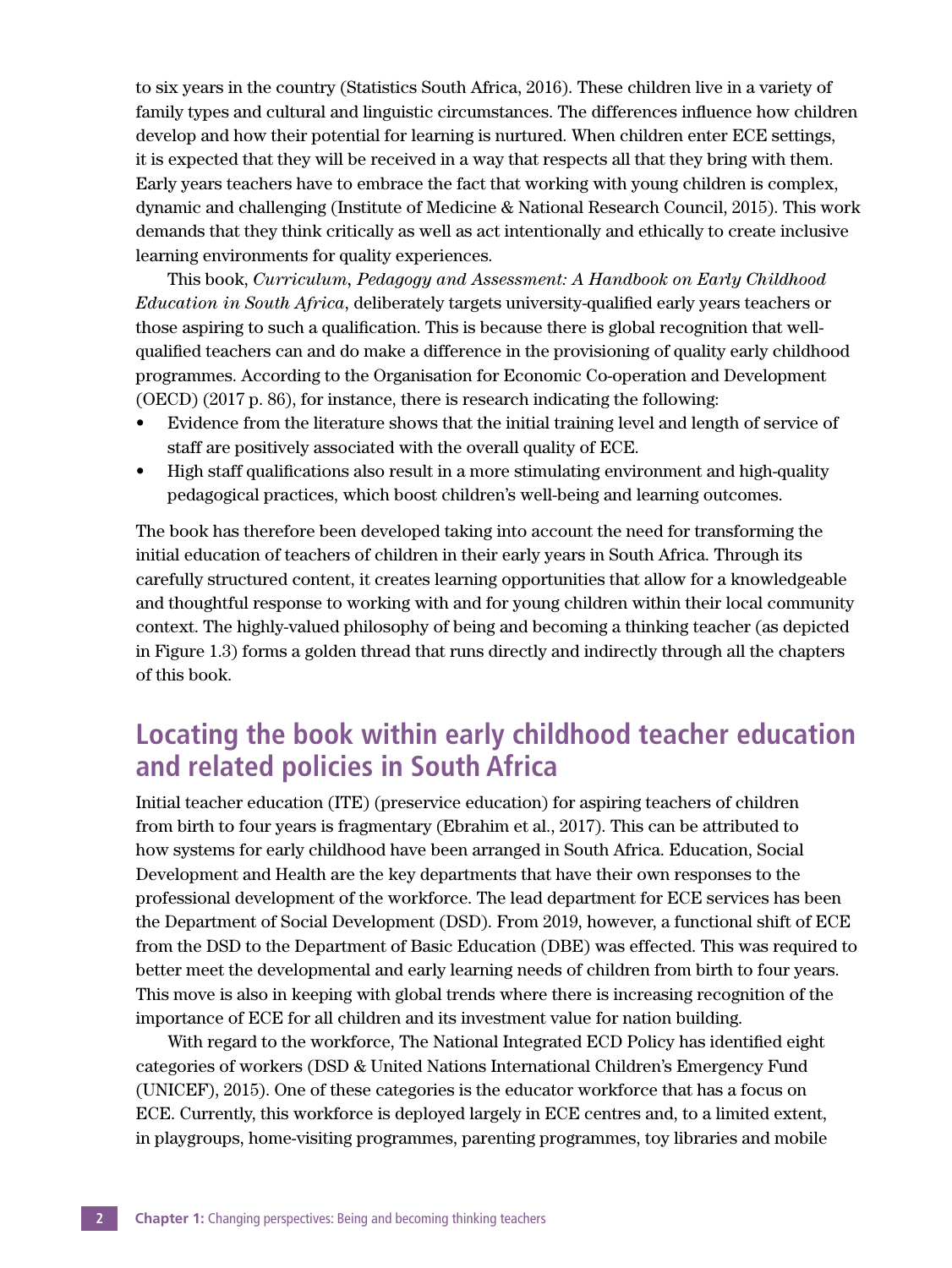preschools. Many of these workers are yet to achieve the professional qualifications in ECE necessary to optimise children's development and early learning potential in prior to school settings.

The shift towards the professionalisation of the ECE workforce calls for a rethinking of ITE for the early years sector. Harrison (2017) and colleagues conducted a baseline study to ascertain the state of play in teacher education for birth to four years to inform the way forward. The findings show that early childhood qualifications reside in both the nongovernmental and state sectors. The concept of reflective practice featured as an important arena of action for ITE students and teacher educators. The development of a robust mentoring system and community of practice attached to these ITE courses in the early years was viewed as critical to improving the quality of professional practice experiences.

The policies reviewed pointed towards developing a competency-based approach in ITE courses. Such an approach can be detrimental to the professionalism in the early years sector. However, a competency-based approach is part of a continuing dialogue in a new community of practice dedicated to teacher education in the early years in South Africa. The challenge is to guard against rigid technical top-down applications and to enable the development of thinking teachers who are capable, competent and confident in leading effective practice in ECE settings across the country.

In light of these considerations, this book is informed by learnings from a variety of national policies, which were influential in developing the chapters in this book. These policies are presented in sectoral strands in Figure 1.1.

| <b>Education</b>                    | National Curriculum Framework (2015)<br>National Integrated ECD Policy (2015)<br>National Early Learning and Development Standards for Children Birth to Four Years<br>(NELDS) (2009)<br>Policy on Minimum Requirements for Programmes Leading to Qualifications in<br>Higher Education for Early Childhood Development Educators (2017)<br>White Paper 6 on Inclusive Education (2001) |
|-------------------------------------|-----------------------------------------------------------------------------------------------------------------------------------------------------------------------------------------------------------------------------------------------------------------------------------------------------------------------------------------------------------------------------------------|
| <b>Social</b><br><b>Development</b> | Children's Act (No. 38 of 2005)<br>Guidelines for ECD Service Standards (2006)<br>White Paper on Families (2013)                                                                                                                                                                                                                                                                        |
| <b>Health</b>                       | National Health Act (No. 60 of 2003)                                                                                                                                                                                                                                                                                                                                                    |

#### **Figure 1.1** Policies informing ITE for birth to four in South Africa

There are certain key messages that come from each of the policies identified above. Ebrahim et al., (2017) argue that these messages offer entry points for mapping teaching qualifications, professional development opportunities, and more broadly, initial preparation of early years teachers. In Figure 1.2, the messages are arranged in four themes.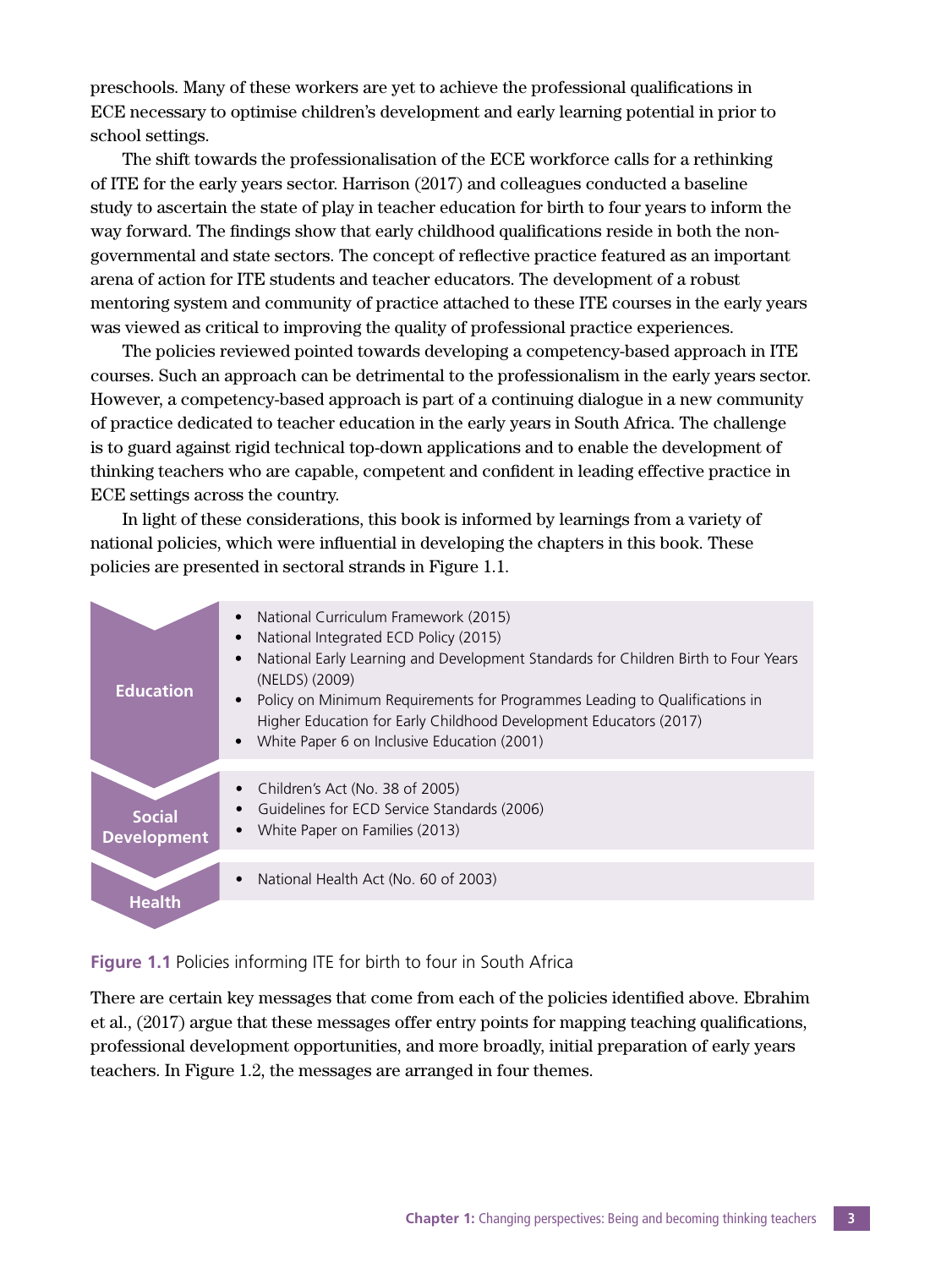| <b>Children</b>     | Children in early childhood are competent people.<br>$\bullet$<br>Holistic child development and learning must be the focus of all early childhood<br>$\bullet$<br>programmes.<br>Children's rights must be respected and all actions must be in the best interests of<br>$\bullet$<br>children.              |
|---------------------|---------------------------------------------------------------------------------------------------------------------------------------------------------------------------------------------------------------------------------------------------------------------------------------------------------------|
|                     |                                                                                                                                                                                                                                                                                                               |
| <b>Teachers</b>     | Early years teachers are lifelong learners and need to be developed as (critically)<br>reflective practitioners.<br>Quality early care and learning supported by responsive pedagogies, including play,<br>$\bullet$<br>must be addressed.<br>Equity, diversity and inclusion must be addressed.<br>$\bullet$ |
| <b>Parents</b>      | Parents, families and members of the community must be recognised, respected<br>$\bullet$<br>and encouraged to work as partners.                                                                                                                                                                              |
| <b>Partnerships</b> | Interprofessional and multisectoral partnerships are important.<br>$\bullet$                                                                                                                                                                                                                                  |
|                     |                                                                                                                                                                                                                                                                                                               |



One of the influential policies guiding ITE in the early years is the *Policy on Minimum Requirements for Programmes Leading to Qualifications in Higher Education for Early Childhood Development Educators* (Department of Higher Education and Training, 2017). It has created new directions for the early childhood field by outlining the knowledge and skills mix. This has contributed to the development of knowledge and practice standards (Ebrahim et al., 2017). Ten standards were developed by an early childhood community of practice in the Project for Inclusive Early Childhood Care and Education (PIECCE), which was dedicated to the professionalisation of the sector. These standards made explicit what early years teachers should know and be able to do in qualifications such as the diploma and the degree in ECE. There is a need to reinterpret the knowledge and practice standards, and also to guard against a technical adherence to the standards, which can comprise the development of thinking teachers (see Table 1.1. for how the chapters in this book respond to the new knowledge and practice standards).

*Curriculum, Pedagogy and Assessment: A Handbook on Early Childhood Education in South Africa* is in tune with the new developments for ITE for the early years in the following ways:

- It contests the traditional advice for teachers that involves following approaches developed from ideas of universal best practice. This book allows for the engagement with the 'what', 'how' and 'why' of issues surrounding curriculum, pedagogy and assessment, with sensitivity to South African and African realities.
- It presents an approach informed by research evidence, scholarly ideas and underpinnings of African thought, to build knowledge, skills and professional dispositions in early years teachers.
- It comprises learning opportunities that are student-centred and allow for critical thinking and reflection. This pushes back against the development of technical teachers who position themselves as deliverers of the *National Early Learning and Development Standards* (NELDS) (Department of Basic Education & UNICEF, 2009) and the Early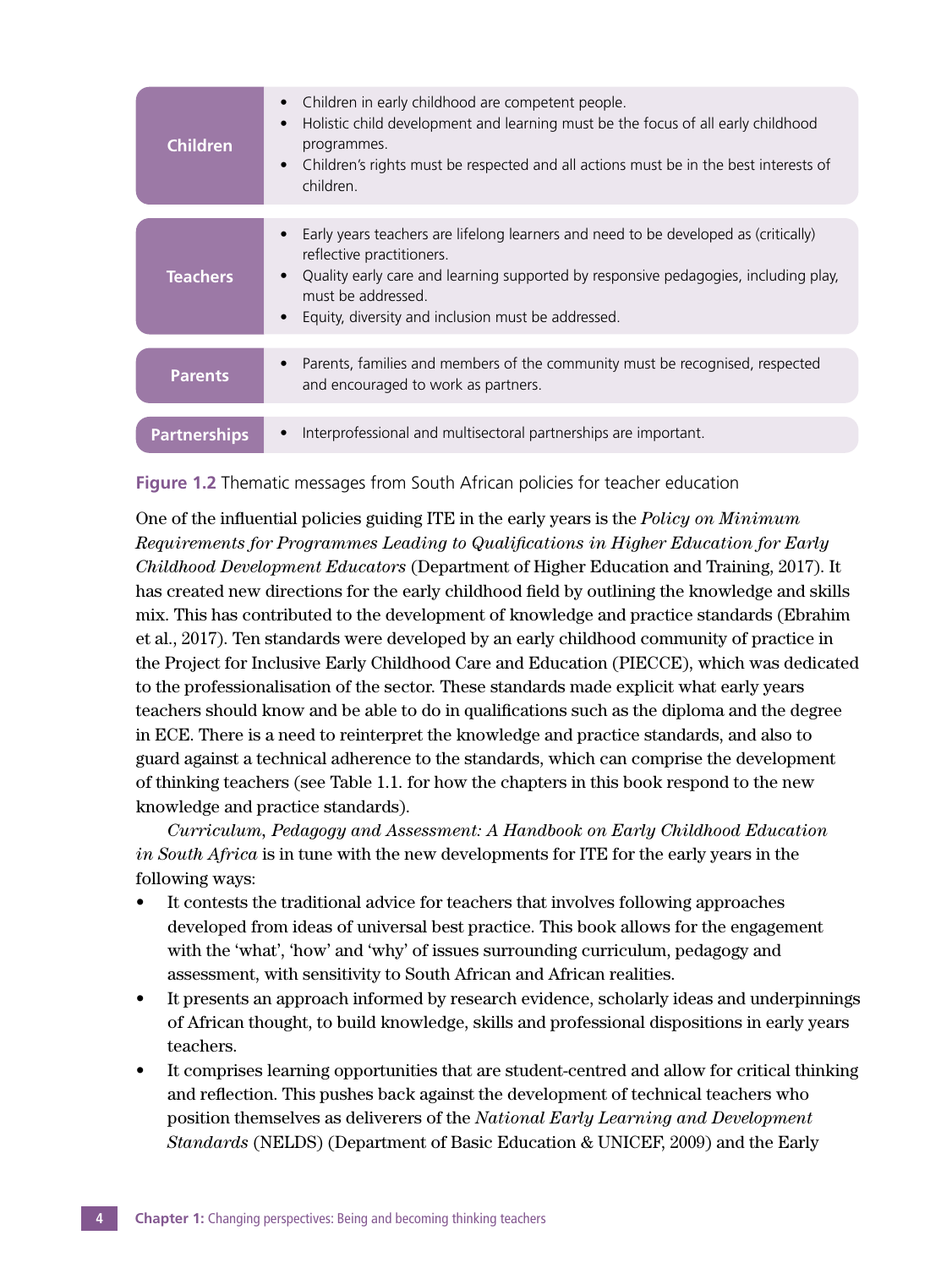Learning and Development Areas (ELDAs) embedded in the *National Curriculum Framework* (Department of Basic Education, 2015).

- The chapters of this book have been developed to bridge the divide between policy and practice, and to develop teachers who are both knowledgeable about the policies related to early childhood, but also thoughtful in how to use them in guiding their practice in their settings.
- As noted previously, the book complements the new knowledge and practice standards that are informed by the *Policy on Minimum Requirements for Programmes Leading to Qualifications in Higher Education for Early Childhood Development Educators* (Department of Higher Education and Training, 2017). Table 1.1 shows the links between the standards and the chapters in this book. The responses formulated in this book are viewed as transformative and critical to informing the design and delivery of high quality programmes for children in contemporary early childhood settings.

**Table 1.1** Knowledge and practice standards for the diploma and the degree in ECE

| Knowledge and practice standards<br>outcomes<br>The completion of a section enables<br>the student to demonstrate: |                                                                                                                                                                                             | Chapters in this book                                                                                                                                                                                                                                                                                                                                                                       |
|--------------------------------------------------------------------------------------------------------------------|---------------------------------------------------------------------------------------------------------------------------------------------------------------------------------------------|---------------------------------------------------------------------------------------------------------------------------------------------------------------------------------------------------------------------------------------------------------------------------------------------------------------------------------------------------------------------------------------------|
| Curriculum                                                                                                         | detailed knowledge of the<br>$\bullet$<br>link between curriculum and<br>quality in the early years                                                                                         | Chapter 1: Changing perspectives: Being and<br>becoming thinking teachers<br>Chapter 3: Supporting quality early childhood<br>education through curriculum                                                                                                                                                                                                                                  |
|                                                                                                                    | detailed knowledge of<br>$\bullet$<br>theories, philosophies,<br>principles and definitions of<br>curricula and different types<br>of curricula in the early years<br>analysis of the South | Chapter 1: Changing perspectives: Being and<br>becoming thinking teachers<br>Chapter 2: Definition, theories and principles of early<br>childhood curriculum<br>Chapter 4: Curriculum types in early childhood<br>education<br>Chapter 5: The South African National Curriculum                                                                                                             |
|                                                                                                                    | African National Curriculum<br>Framework for holistic<br>development of young<br>children                                                                                                   | Framework                                                                                                                                                                                                                                                                                                                                                                                   |
|                                                                                                                    | synthesis of the ELDAs of<br>$\bullet$<br>the National Curriculum<br>Framework to support<br>integration and holistic<br>development of young<br>children in context                        | Chapter 5: The South African National Curriculum<br>Framework<br>Chapter 6: ELDA 1: Well-being<br>Chapter 7: ELDA 2: Identity and belonging<br>Chapter 8: ELDA 3: Communication<br>Chapter 9: ELDA 4: Exploring mathematics<br>Chapter 10: ELDA 5: Creativity<br>Chapter 11: ELDA 6: Knowledge and understanding of<br>the world<br>Chapter 12: Language development and<br>multilingualism |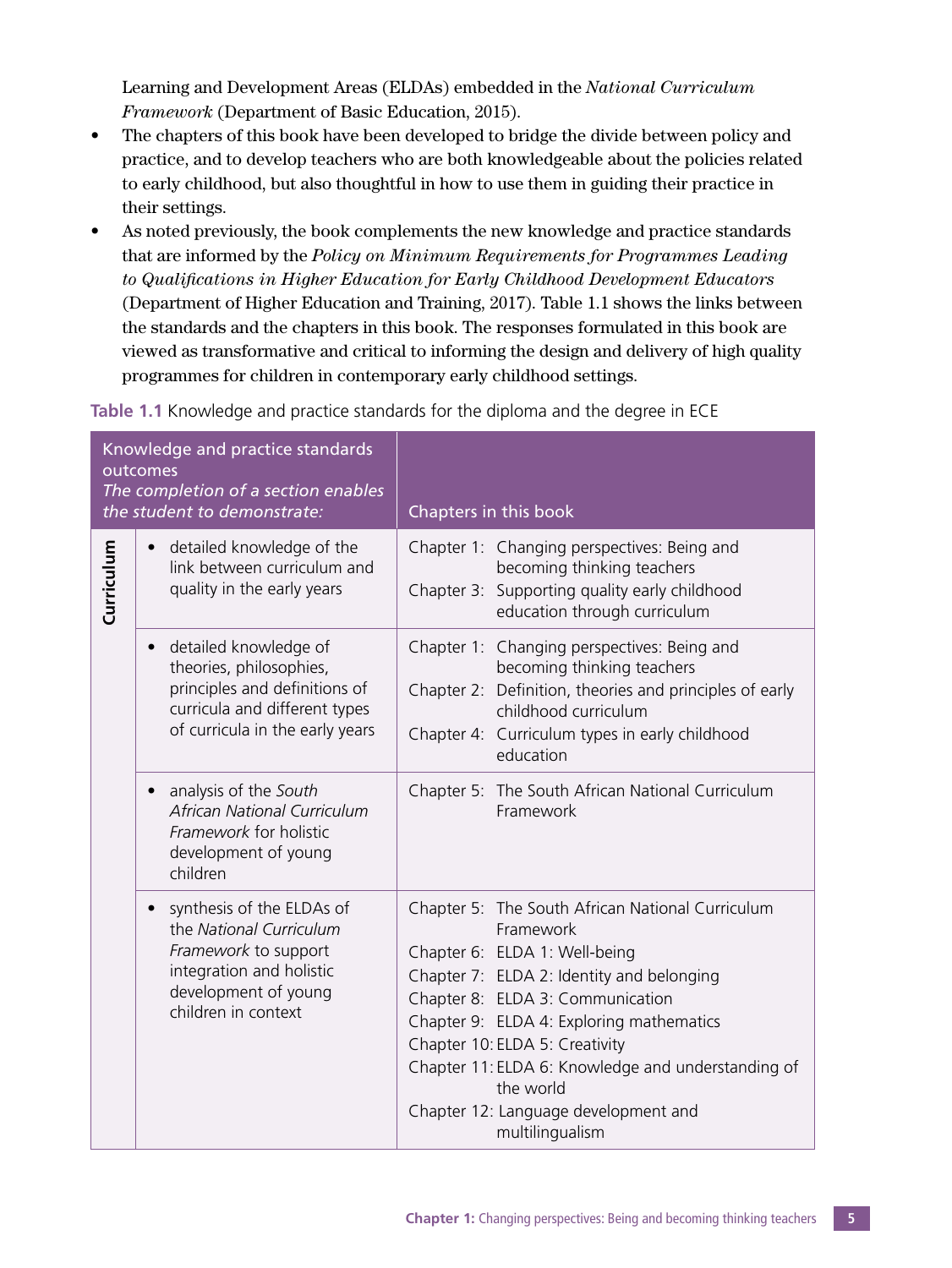| Knowledge and practice standards<br>outcomes<br>The completion of a section enables<br>the student to demonstrate: |                                                                                                                                                                                                                                             | Chapters in this book                                                                                                                                                                                                                                                                                                                                                                                                                                                                              |
|--------------------------------------------------------------------------------------------------------------------|---------------------------------------------------------------------------------------------------------------------------------------------------------------------------------------------------------------------------------------------|----------------------------------------------------------------------------------------------------------------------------------------------------------------------------------------------------------------------------------------------------------------------------------------------------------------------------------------------------------------------------------------------------------------------------------------------------------------------------------------------------|
| Pedagogy                                                                                                           | an understanding of the<br>link between curriculum<br>and pedagogy which is<br>transformative                                                                                                                                               | Chapter 13: Approaching pedagogical practice in early<br>childhood education                                                                                                                                                                                                                                                                                                                                                                                                                       |
|                                                                                                                    | recognition and interpretation<br>of pedagogical theories that<br>influence early years practice                                                                                                                                            | Chapter 13: Approaching pedagogical practice in early<br>childhood education<br>Chapter 16: Understanding relational pedagogy<br>Chapter 17: Understanding participatory pedagogy in<br>early years education                                                                                                                                                                                                                                                                                      |
|                                                                                                                    | detailed knowledge of the<br>$\bullet$<br>concept of transformative<br>pedagogy for learning<br>and teaching with play as<br>foundational                                                                                                   | Chapter 13: Approaching pedagogical practice in early<br>childhood education<br>Chapter 14: Understanding children's play as pedagogy<br>Chapter 15: Learning environments in early childhood<br>education<br>Chapter 16: Understanding relational pedagogy<br>Chapter 17: Understanding participatory pedagogy in<br>early years education                                                                                                                                                        |
|                                                                                                                    | engagement with learning<br>opportunities for a<br>transformative pedagogy for<br>teaching and learning                                                                                                                                     | Chapter 13: Approaching pedagogical practice in early<br>childhood education<br>Chapter 16: Understanding relational pedagogy<br>Chapter 17: Understanding participatory pedagogy in<br>early years education<br>Chapter 22: Promoting child autonomy through guided<br>learning                                                                                                                                                                                                                   |
|                                                                                                                    | application of planning<br>and implementing a<br>transformative pedagogical<br>approach for young<br>children (activities, learning<br>environment, schedules,<br>routines, transitions, working<br>with parents and families<br>regularly) | Chapter 13: Approaching pedagogical practice in early<br>childhood education<br>Chapter 18: Collaborating with families to achieve<br>meaningful pedagogical practice<br>Chapter 19: Promoting inclusive pedagogies by<br>embracing cultural and linguistic diversity<br>Chapter 20: Infant and toddler pedagogical practice<br>Chapter 21: Planning for pedagogical enhancement:<br>Daily programmes, routines and transitions<br>Chapter 22: Promoting child autonomy through guided<br>learning |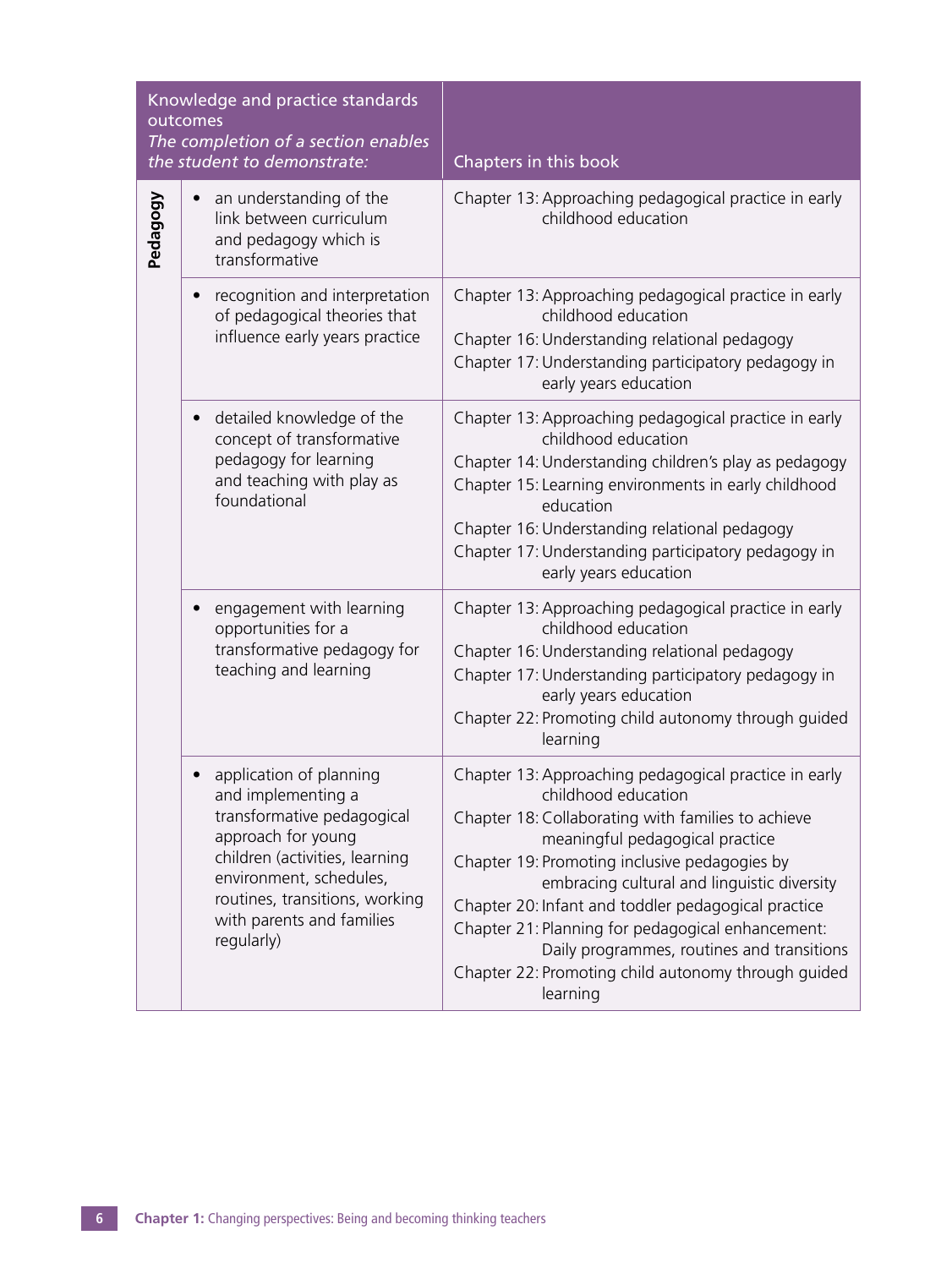| Knowledge and practice standards<br>outcomes<br>The completion of a section enables<br>the student to demonstrate: |                                                                                                                                                                                         | Chapters in this book                                                                                                                                                                                                                                                                                                                                                                                                                                                                                                                                                                                                                               |
|--------------------------------------------------------------------------------------------------------------------|-----------------------------------------------------------------------------------------------------------------------------------------------------------------------------------------|-----------------------------------------------------------------------------------------------------------------------------------------------------------------------------------------------------------------------------------------------------------------------------------------------------------------------------------------------------------------------------------------------------------------------------------------------------------------------------------------------------------------------------------------------------------------------------------------------------------------------------------------------------|
| Assessment                                                                                                         | detailed knowledge of<br>pedagogy, assessment and<br>the link between the two                                                                                                           | Chapter 23: Approaching assessment in the early years<br>Chapter 24: Assessment planning supporting a child-<br>oriented and purposeful approach                                                                                                                                                                                                                                                                                                                                                                                                                                                                                                    |
|                                                                                                                    | analysis of effective<br>assessment principles and<br>practices                                                                                                                         | Chapter 24: Assessment planning supporting a child-<br>oriented and purposeful approach<br>Chapter 25: Effective assessment using well-being and<br>involvement<br>Chapter 26: Child observation and early identification<br>of children at risk<br>Chapter 27: Responsive use of assessment data in<br>pedagogical documentation<br>Chapter 28: Listening to, learning from and sharing<br>assessment with parents and families<br>Chapter 29: Working with support services to assess<br>children's learning and development<br>Chapter 30: Child outcomes testing using standardised<br>tests and international benchmarks in the<br>early years |
|                                                                                                                    | application of appropriate<br>$\bullet$<br>methods, procedures<br>and techniques for child<br>observation and identification<br>of young children at risk                               | Chapter 24: Assessment planning supporting a child-<br>oriented and purposeful approach<br>Chapter 25: Effective assessment using well-being and<br>involvement<br>Chapter 26: Child observation and early identification<br>of children at risk<br>Chapter 27: Responsive use of assessment data in<br>pedagogical documentation<br>Chapter 29: Working with support services to assess<br>children's learning and development                                                                                                                                                                                                                     |
|                                                                                                                    | collation of information<br>(documentation) and<br>application of solutions<br>based on evidence to be<br>a responsive and ethical<br>assessor accountable to<br>different stakeholders | Chapter 27: Responsive use of assessment data in<br>pedagogical documentation<br>Chapter 28: Listening to, learning from and sharing<br>assessment with parents and families<br>Chapter 29: Working with support services to assess<br>children's learning and development                                                                                                                                                                                                                                                                                                                                                                          |
|                                                                                                                    | critical evaluation of local<br>and international tools<br>and procedures for testing<br>children in the early years                                                                    | Chapter 30: Child outcomes testing using standardised<br>tests and international benchmarks in the<br>early years                                                                                                                                                                                                                                                                                                                                                                                                                                                                                                                                   |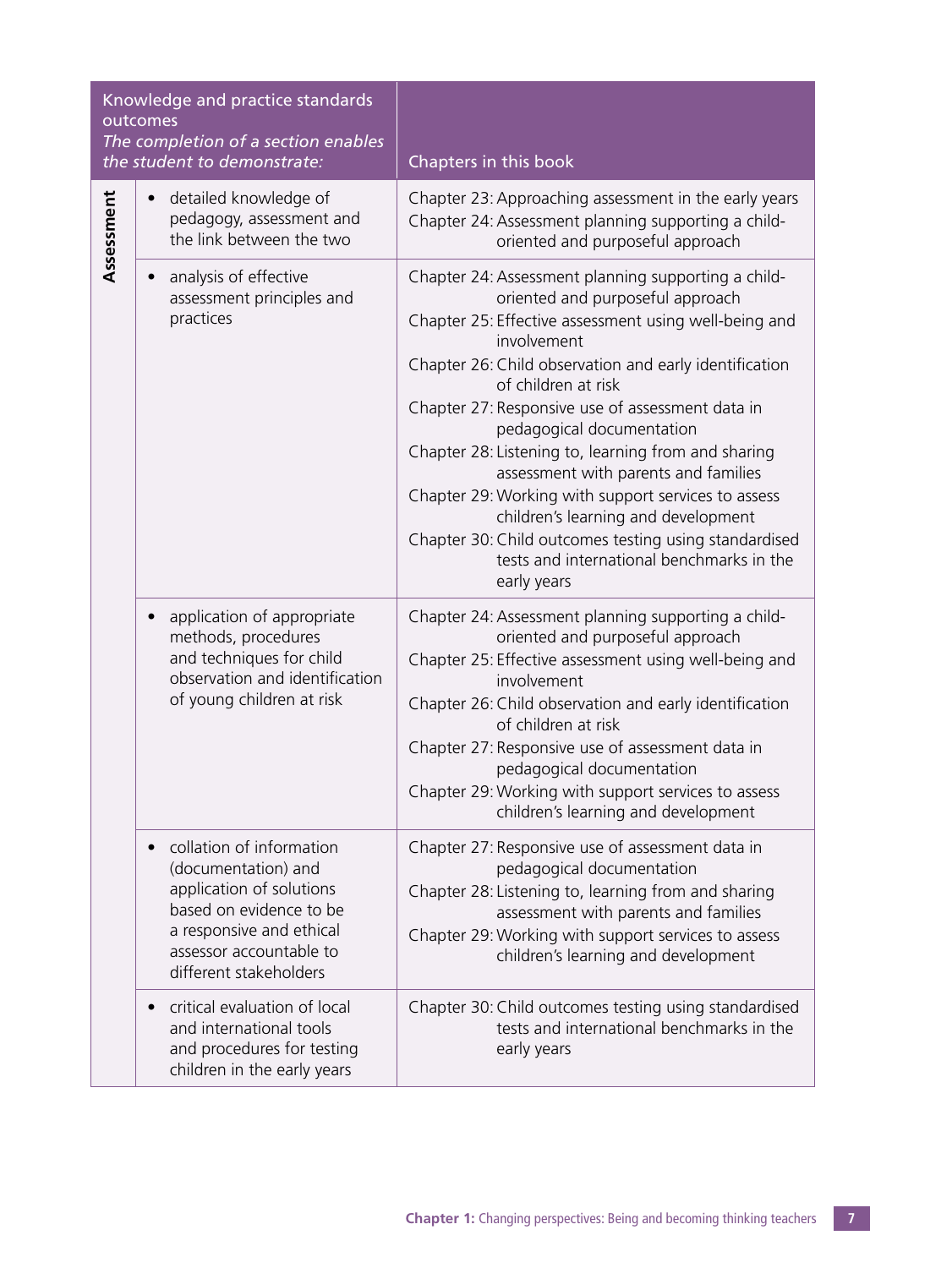### **Influences of Africanisation and implications for practice**

In this book, Africanisation is viewed as an important focus for shaping culturally responsive teacher education in the early years. This focus is included to prevent the common response of using only the traditional dominant knowledge bases from western perspectives (Ebrahim, 2012) in the initial preparation of early years teachers. Western perspectives are not ignored. They are, however, viewed as one possibility offering insight into who children are, how they should be educated and what early years teachers should know and be able to do. The African context is rich in knowledge and practices that need to be affirmed in teacher professional development programmes. In this book, an attempt is made at decoloniality of knowledge. Ndlovu-Gatsheni (2013 p. 15) describes this as "a process of enabling liberatory thought and practices that invite possibilities of other knowledges and worlds". The book offers African as well as other perspectives to enhance the capacity building of thinking teachers in ECE.

One of the issues that the authors grappled with was defining the concept of Africanisation. It is acknowledged that this concept is open to mis/interpretation and that there are no definitive or cut-and-dried descriptions of what the term means and how it can be applied in ECE contexts. In light of this, we examined a variety of definitions. Louw (2010), for example, perceives Africanisation as a way of transcending or surpassing individual identities and of seeking commonality, as well as a way of recognising and embracing our differences. In so doing, Louw argues that we might be able to connect with the broader African experience and establish curricula that bind us together. Msila and Gumbo (2016), see Africanisation as the orientation of persons, institutions, products, processes and ideas towards a creative and constructive way of imagining Africa and its contexts. This perspective takes into account the past, present, and future of African realities and African potential, in ways that are serious, conscious and deliberate. Makgoba (1997) emphasises culture and identity, noting that Africanisation is a process of inclusion, and highlighting the importance of affirming African cultures and identities in a global community. Nsamenang (2010), in attempting to reconstruct indigenous patterns of ECE in African cultures, makes the point that both parents and children are agents of cultural knowledge and skills that must be accessed for mapping early childhood programmes.

In this book, the author team supports the idea of valuing identity development, cultural differences informed by African realities, situated experiences, and complexities of differences and commonalities that bind those in ECE together. Africa has its own indigenous knowledge but it is also part of a globalising world. The notion of connectedness resonates very well with the importance of relationality in the early years. This is captured in the African concept of *ubuntu*, which is unpacked as *umuntu ngumuntu ngabantu* – 'a person is a person through other people'. Ubuntu affirms one's humanity by recognising the humanity of others and by establishing humane relations with them. In light of these considerations, and the need to bring about change in ECE, the author team understood their task as enabling early years teachers to:

- embrace children and their families in all their diversities
- promote interactions and relationships aimed at creating a sense of belonging
- engage with difference as a strength and not a fault that needs to be corrected
- value children's and adults' agency or their capacity to act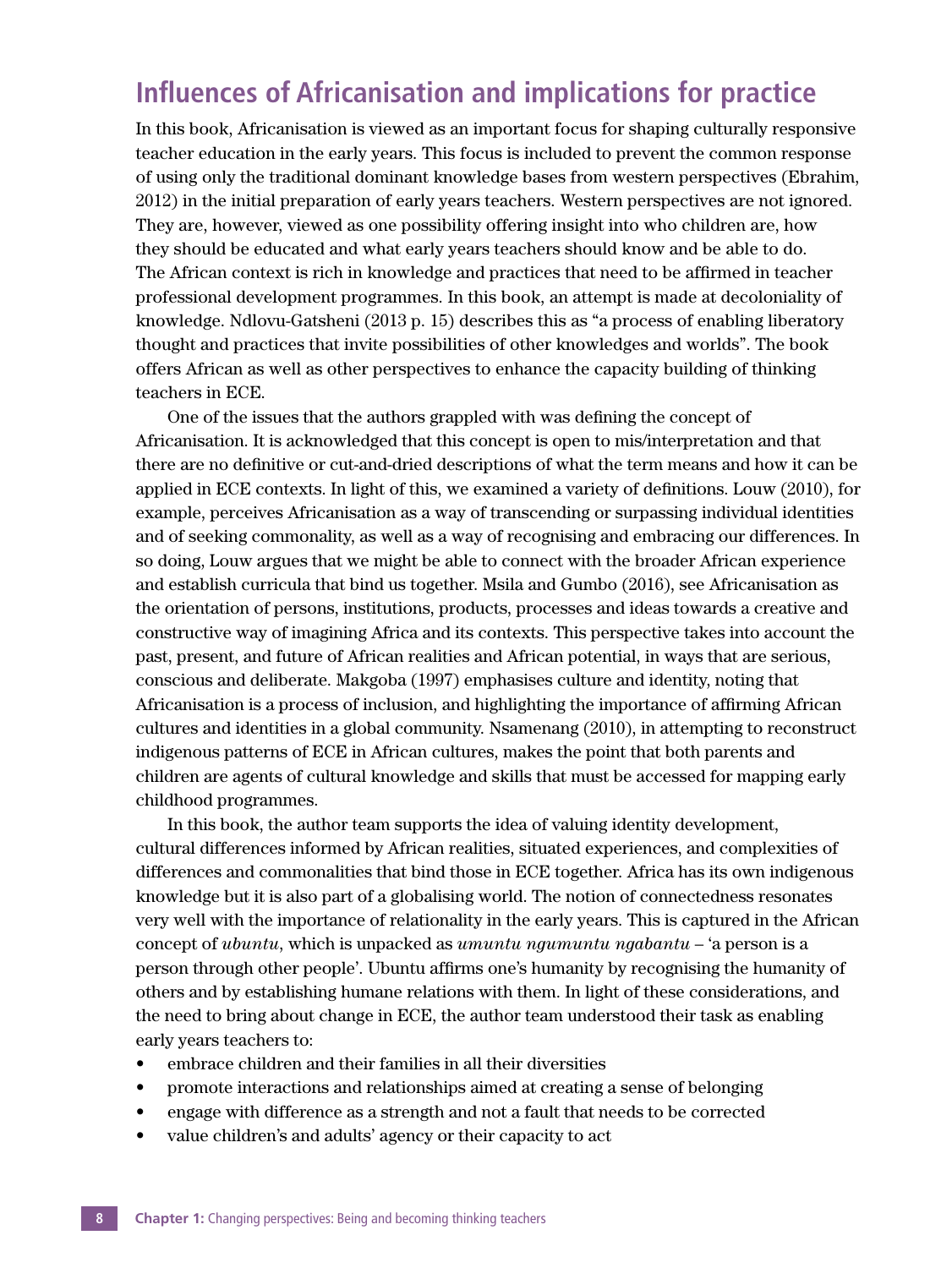- position themselves as intentional teachers who make deliberate efforts to engage with children, parents, families and community members who have valuable contributions to make in ECE
- use opportunities for self-guided and critical reflection to advance their thoughts and actions in the best interests of children.

Through careful content selection, activity design, reflections and spotlight on practice, this book affords the early years teacher the opportunity to become knowledgeable and skilled in responsive practices that are inclusive, intentional and ethical. Table 1.2. provides the key focus areas of this book in three African languages, and shows some examples of the traditional and contemporary links that have implications for early childhood ITE.

| <b>Key</b><br>terms | Key terms in three African languages                 |                                       |                          | <b>Examples</b><br>of broad<br>traditional<br>perspectives                                                              | <b>Broad</b><br>definition<br>applicable in<br>today's early<br>childhood<br>settings                                                                                       |
|---------------------|------------------------------------------------------|---------------------------------------|--------------------------|-------------------------------------------------------------------------------------------------------------------------|-----------------------------------------------------------------------------------------------------------------------------------------------------------------------------|
| Curriculum          | Setswana                                             | <b>IsiZulu</b>                        | <b>Northern</b><br>Sotho | Everyday<br>practices                                                                                                   | Curriculum as a<br>process in which                                                                                                                                         |
|                     | Lenaneo<br>tsamaiso ya<br>tsa thuto/<br>Lenaneothuto | Uhlelo<br>lokufunda/<br>lwezifundo    | Lenaneothuto             | applying<br>indigenous<br>knowledge<br>systems, for<br>example,<br>relationships<br>built on<br>an ubuntu<br>philosophy | interactions and<br>relationships<br>help children and<br>their families to<br>feel a sense of<br>belonging and<br>to engage in ECE<br>activities                           |
| Pedagogy            | Mokgwa/tsela<br>ya go ruta                           | Indlela<br>yokufundisa/<br>Ukufundisa | Thuto                    | Motivational<br>life skills like<br>proverbs, wise<br>sayings, singing,<br>storytelling,<br>imitation                   | Using a variety<br>of pedagogical<br>techniques that<br>are culturally<br>responsive to<br>allow children<br>to connect with<br>their identity<br>and sense of<br>belonging |
| Assessment          | Tshekatsheko<br>ya bokgoni le<br>kgolo               | Isivivinyo                            | Kelo                     | Cultural<br>markers are<br>used to track<br>children's<br>growth,<br>development<br>and learning                        | Developing<br>indicators that<br>show sensitivity<br>to the realities<br>of the context in<br>which children<br>and families live<br>their daily lives                      |

**Table 1.2** Curriculum, pedagogy and assessment: linkages and application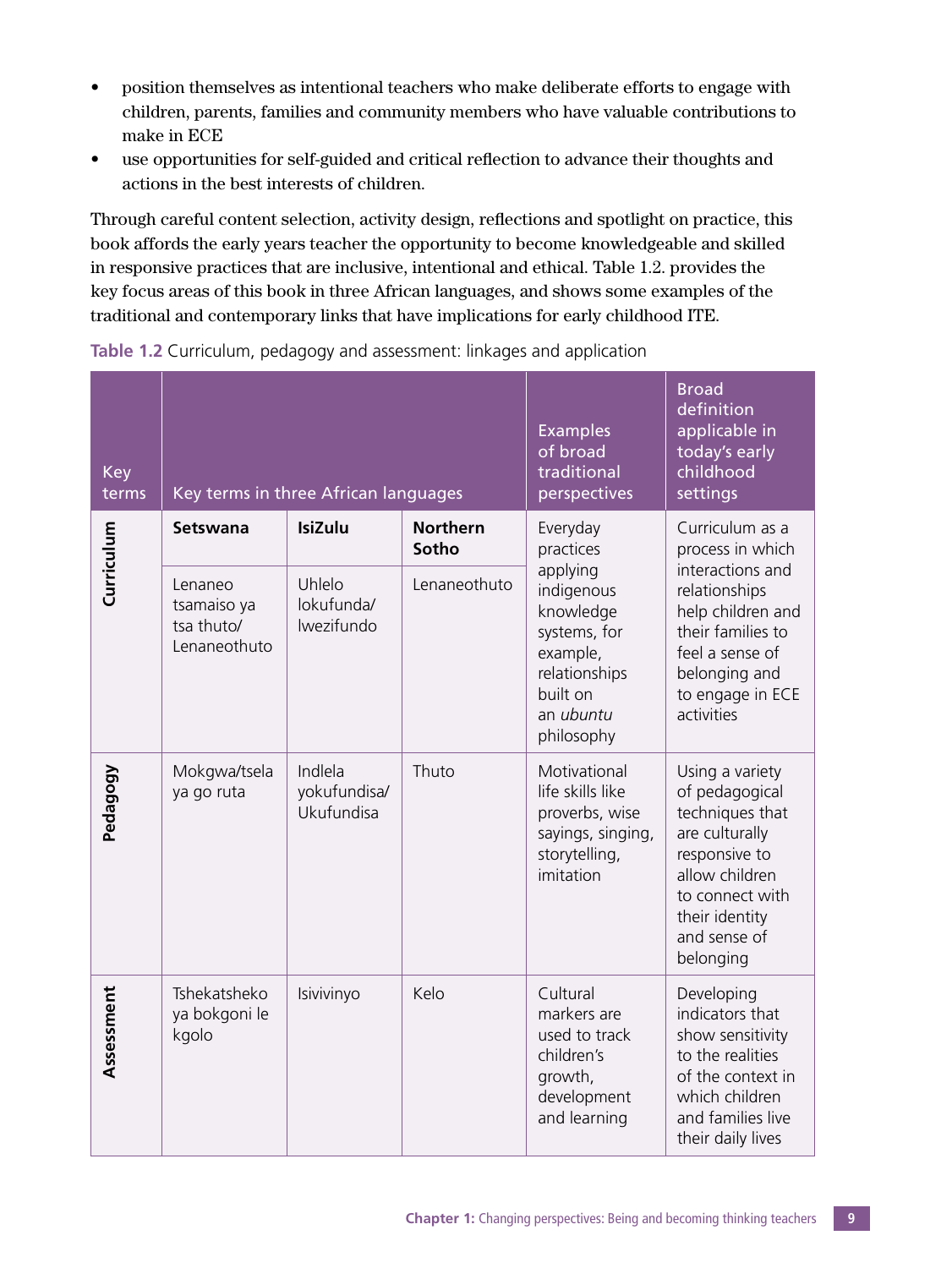### **Research influences on curriculum, pedagogy and assessment for the early years in South Africa**

The chapters in this book have been enriched by theoretical insights and research-based evidence both from local research conducted in South Africa, and from elsewhere in the world. In writing this book, the authors made every effort to find relevant literature and scope their writing within the prevailing understandings derived from their readings. Our aim was to explore the underlying connections between the elements of theory, research, practice and policy, by bringing to life meaningful examples, ideas and suggestions that would be of interest to early years teachers working in contemporary settings.

At an international level, research on early childhood curriculum, pedagogy and assessment matters is relatively small in number and scale, making it difficult to compare findings across nations, apart from noting global trends. An analysis of global trends across the 34 countries who are members of the Organisation for Economic Co-operation and Development (OECD) indicates that national policy embedded in curriculum frameworks is providing consistency in early childhood service provision and plays a pivotal role in delivering high quality programmes (OECD, 2017). It appears that "almost all OECD countries have a curriculum or learning standards from age three until compulsory schooling" (p. 35). Among the key challenges connected with these documents are issues of "defining goals and content" and curriculum implementation and evaluation (ibid). Of particular interest are two areas highlighted by the OECD (2017) regarding curriculum content:

- the lack of suitably qualified staff "with the necessary skills to provide optimal learning support and emotional support for young children's intellectual growth, particularly in the curriculum areas of science, mathematics and numeracy" (Howes, Burchinal, Pianta, Bryant, et al., 2008 p. 132)
- the decreasing attention to social science while simultaneously promoting content areas of ICT, ethics and citizenship, and foreign languages.

The issue of having a qualified workforce continues to feature as a challenge to quality early years programmes. In South Africa, the *National Report on the Audit of Early Childhood Centres* (DSD & EPRI, 2014) found that staff in ECE settings were mostly female and black African. The findings showed that over 35% of the heads of ECE settings and 40% of the practitioners did not complete Grade 12, which is part of the further education and training band. Staff that had supervisory roles tended to be more specialised in early childhood. An estimated 43% of ECE settings heads and 30% of practitioners had specialisation certificates at different levels. Diplomas and degrees were rare among ECE staff.

**Pedagogically**, the OECD (2017) reports that the separation between education and care services is decreasing with government administration in most countries moving into a Ministry of Education. This is evident in South Africa. Recent trends indicating growing numbers of children from birth to three years being placed in ECE settings for longer hours suggest an increasing awareness of the importance of understanding the "learning capacities of infants/toddlers and older children, and … a need for care and wellbeing throughout education" (OECD, 2017 p. 127). Both globally and locally within South Africa, it is also difficult to identify rigorous research focusing on early years pedagogy (although some is available, for example, Westbrook, Durrani, Brown, Orr, Pryor, Boddy & Salvi, 2013). In part, this may be a reflection of the lack of understanding and use of the concept of 'pedagogy' in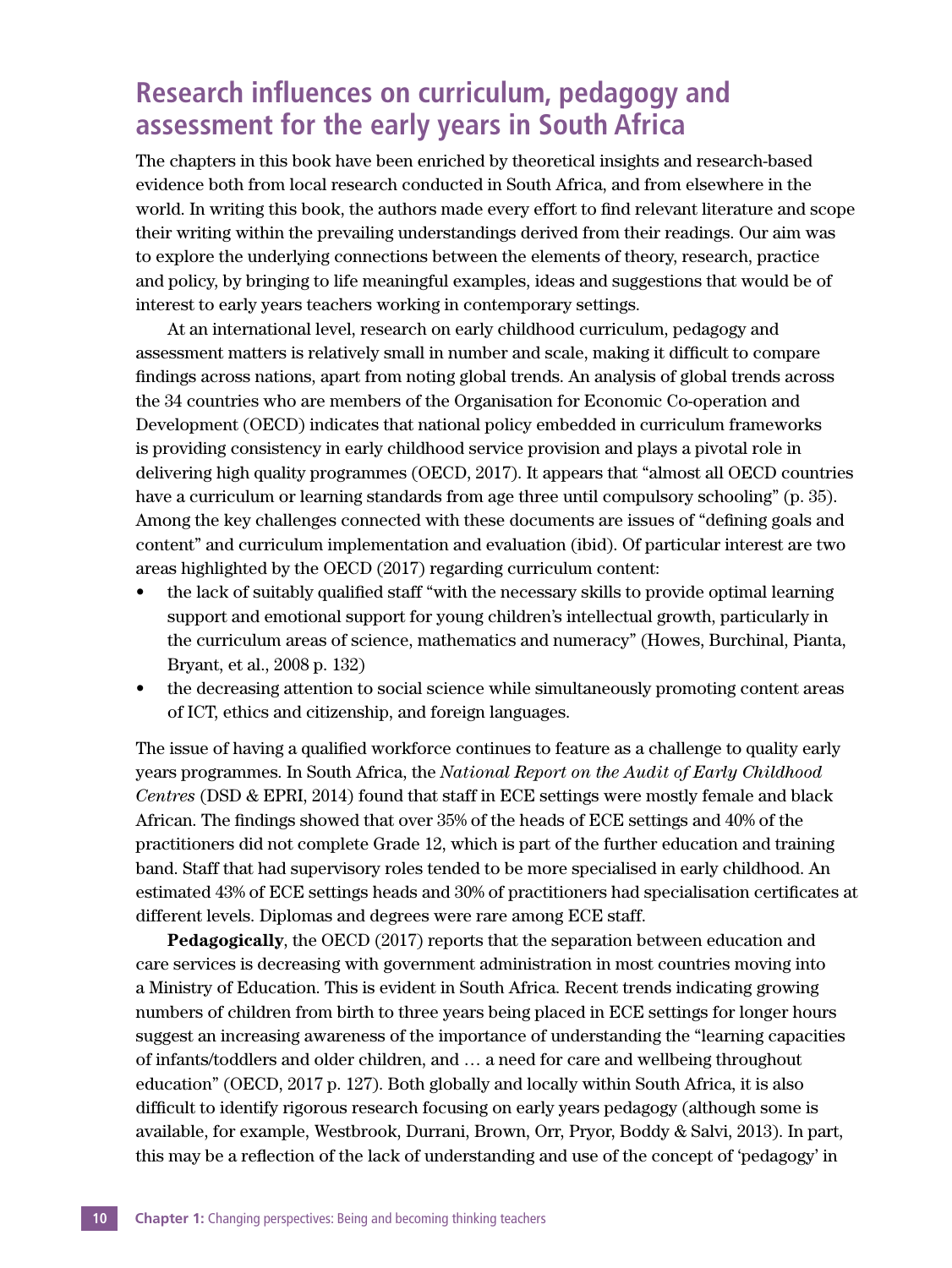countries outside Europe. The heavy reliance on western perspectives of play-based curricula and pedagogy also impacts everyday pedagogical practice. There is, therefore, an urgent call for empirical research investigating pedagogical issues of relevance to South Africa that can be used to inform improvements and innovations in local early years settings.

With increasing access and participation rates in early years settings, governments are also keen to keep track of children's learning outcomes through formal assessments. However, the OECD (2017) continues to note the challenges of establishing rigorous monitoring and data collection systems. Instead of relying primarily on test based quantitative data, there appears to be a shift towards accepting qualitative data in measuring interactive domains such as child-staff engagement and communication between staff and parents. In South Africa, the Early Learning Outcome Measure (ELOM) is providing data on programme effectiveness. These data are being used to develop improvement plans. More work needs to be done to develop indicators and data collection systems for robust evidence on development and learning for children from birth to four years of age.

### **Conceptualisation of the 'thinking teacher'**

For the purposes of this book, we conceptualise the evolution of the 'thinking teacher' through three phases. A consideration of the career trajectory of an early years teacher can be traced back to the work of the esteemed American scholar, Lilian Katz (1995), who presented a five-tiered hierarchy that indicates growth and maturity with increasing experience over time. Understanding career advancement as a developmental process is therefore not new. Importantly, however, experience in working with children or spending time working in the early childhood sector is not a sufficient indicator of strengthening the professional capabilities of a teacher. For those seeking transformation that makes a difference in improving children's learning and development, it is necessary to have a commitment to continuous professional learning and development, as well as an openness to change and engagement in critical thinking.

This book is for early years teachers who have an enquiring mindset and are interested in questioning, discovery, and imagining possibilities. By adopting a traditional developmental approach, our aim is to scaffold the skills and knowledge you acquired before and during your time at university studying to become an early years teacher, and to guide your progression as a thinking teacher. Our model also builds on your existing understanding by intentionally encouraging you to reach out broadly as well as dig deeply into analysing early childhood matters. This approach enables you to profile your evolving professional growth by cultivating your capacity for reflection through the three phases that are depicted in Figure 1.3.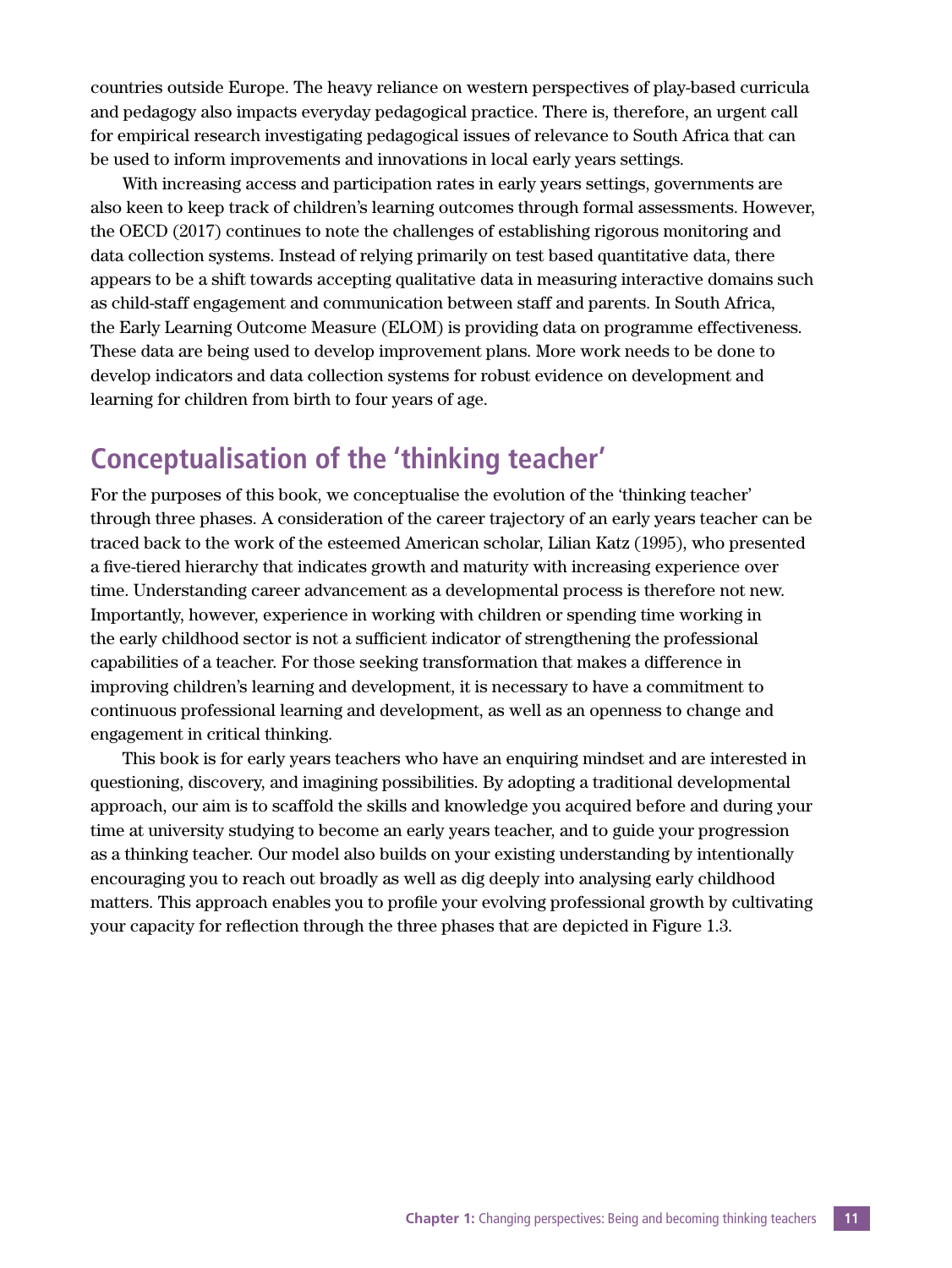| <b>ESTABLISHING</b> | Critical reflection: Learning through positioning as a<br>change agent<br>Growing in confidence; autonomy in thought and actions;<br>maturity in analytical responsiveness |  |
|---------------------|----------------------------------------------------------------------------------------------------------------------------------------------------------------------------|--|
|                     |                                                                                                                                                                            |  |
| EMERGING            | <b>Guided reflection:</b> Learning from others<br>Role of peers, mentors and coaches in deepening<br>self-enquiry and collaborative learning                               |  |
|                     |                                                                                                                                                                            |  |
| <b>BEGINNING</b>    | Self reflection: Learning about oneself<br>Personal – memories, attitudes, beliefs, and mindsets<br>Professional – observations, values and perspectives                   |  |
|                     |                                                                                                                                                                            |  |

**Figure 1.3** Professional growth of the early years 'thinking teacher'

#### **Phase 1: Beginning – self reflection**

Our model begins by acknowledging where you are by inviting you to examine your own story of personal initiation into the early childhood profession using self-reflection. This entry point emphasises learning about the self. There are various tools available online and in professional literature for teachers to use in conducting self-reflection about their professional work. We provide some ideas here to get you started or that you can build on as appropriate.

- Firstly, we recommend the importance of documenting your beliefs and values about your professional work as an early years teacher. Writing about these aspects can be both factual (for example, noting people, places, events, etc.) and emotional (for example, noting feelings, attitudes, passion, etc.). What is important to you can be captured in a few words or bullet points to begin with, and then shaped into a vision or philosophy statement over time.
- Secondly, think of your heroes, or key people and role models who have influenced your interest in becoming an early years teacher. How did they influence you? What have you learned from them? Document your early and recent memories of teaching and education through relevant people, places and experiences.
- Thirdly, consider different experiences that have been important in stimulating your interest, or motivating you to become a teacher. These experiences may have nothing to do with teaching, for example, working in a hotel and learning to make beds quickly and efficiently and creating aesthetically pleasing rooms that are welcoming to guests from diverse countries. In passing on these skills to co-workers at the hotel, you may have realised that you are quite good at teaching others. Likewise, setting the environment for children's learning is something that teachers do, and when done purposefully to promote specific learning outcomes, you can be clear about assessing in a systematic way the learning that did or did not occur.

These self-reflections are personal and confidential and do not need to be shared with anyone else unless you want to do this. Documentation of your experiences over time as noted above enables you to identify, collate and analyse trends and themes that have shaped your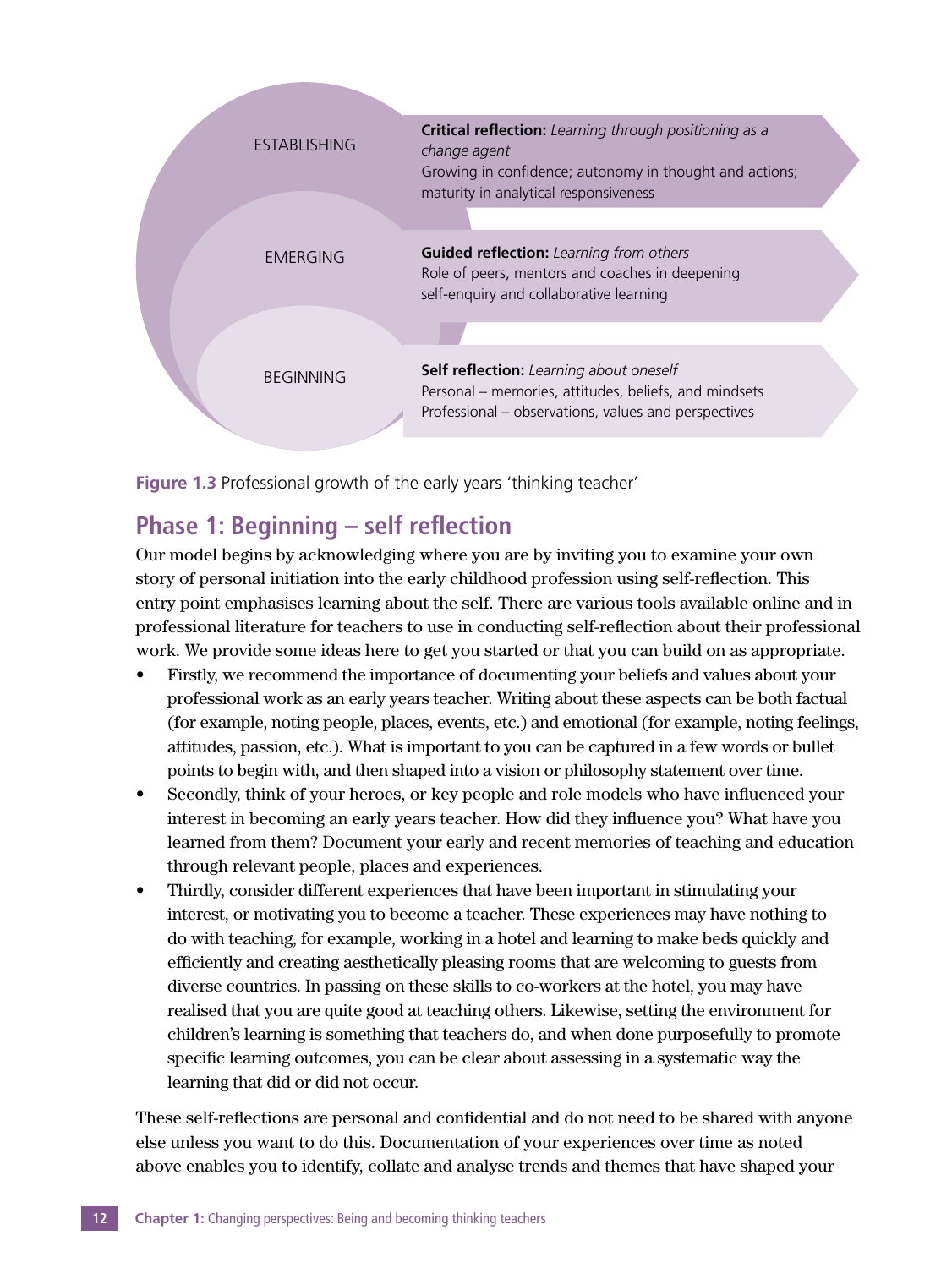professional practice. This information can provide an effective platform for thinking about your career direction as well as enhance your work as an early years teacher when planning programmes for children and families in ECE settings.

#### **Phase 2: Emerging – guided reflection**

Research shows that reflective practice is most effective when combined with skillful guidance and support (Raban, Waniganayake, Nolan, Deans, Brown & Ure, 2007). Guided reflection is an emerging phase where learning from others is the focus. Guided reflection can be done on a one-to-one basis with a mentor or a coach, or in a group of two or more people with similar interests. Be sure to understand that a mentor can be someone who has a broad understanding of professional matters and career development. A coach, on the other hand, can target a specific aspect that you want to discuss and develop, and will work with you for a defined period of time. Both mentors and coaches do not necessarily have to be experienced early years teachers, and can come from other disciplines or professions. Knowing the reasons for having a mentor and/or coach is important in getting the best outcome from these interactions.

Guided reflection can also be achieved by participating in a group. We recommend that in doing this, it is important that you identify your personal objectives first, and ensure that these fit with the group goals. It may be necessary to modify these along the way, as learning from others can be an enriching process. Speaking about your ideas with a group can give you new perspectives, as well as clarifying or sharpening the focus of what you had originally wanted to do. It is also highly recommended that the period of involvement in a group is not limited to a one-off workshop or online forum. Research indicates that professional learning that is sustained through participation in a group for six to twelve months or more can be far more productive (Hadley, Waniganayake & Shepherd, 2015).

#### **Phase 3: Establishing – critical reflection**

As your thinking capabilities strengthen, you will see the evolution of your interest in and capacity to delve into topics, issues, theories, practice and policy at a deeper level. This is when you move from 'what' questions to 'why' questions, as you want to know the assumptions, values and justifications for or reasons underpinning the explanations being provided. As a critically thinking teacher, you will want to question the silences in a discussion and the silent voices around the table. Who is present/absent and why? Who is benefiting by being there, or whose interests dominate the dialogue? As an individual, you may ask yourself questions such as: What am I afraid of? Did I push the boundaries of my comfort zone sufficiently in understanding the issues being discussed? Why not, or what is it that stopped me from taking a risk or intervening?

#### Why is critical reflection important or necessary?

ECE settings represent one of the most highly-regulated workplaces throughout the world. This is usually explained in terms of the need to ensure the safety and well-being of young children, a vulnerable population requiring protection. In most countries, those who employ early childhood staff are expected to comply with state-controlled regulations and laws. In turn, these requirements shape the professional roles and responsibilities of early years teachers. This does not mean blindly following rules and standards. Rather, it is expected that as competent, well-prepared professionals, early years teachers enjoy the responsibilities of leading their teams in ECE settings by setting high standards. This work covers the various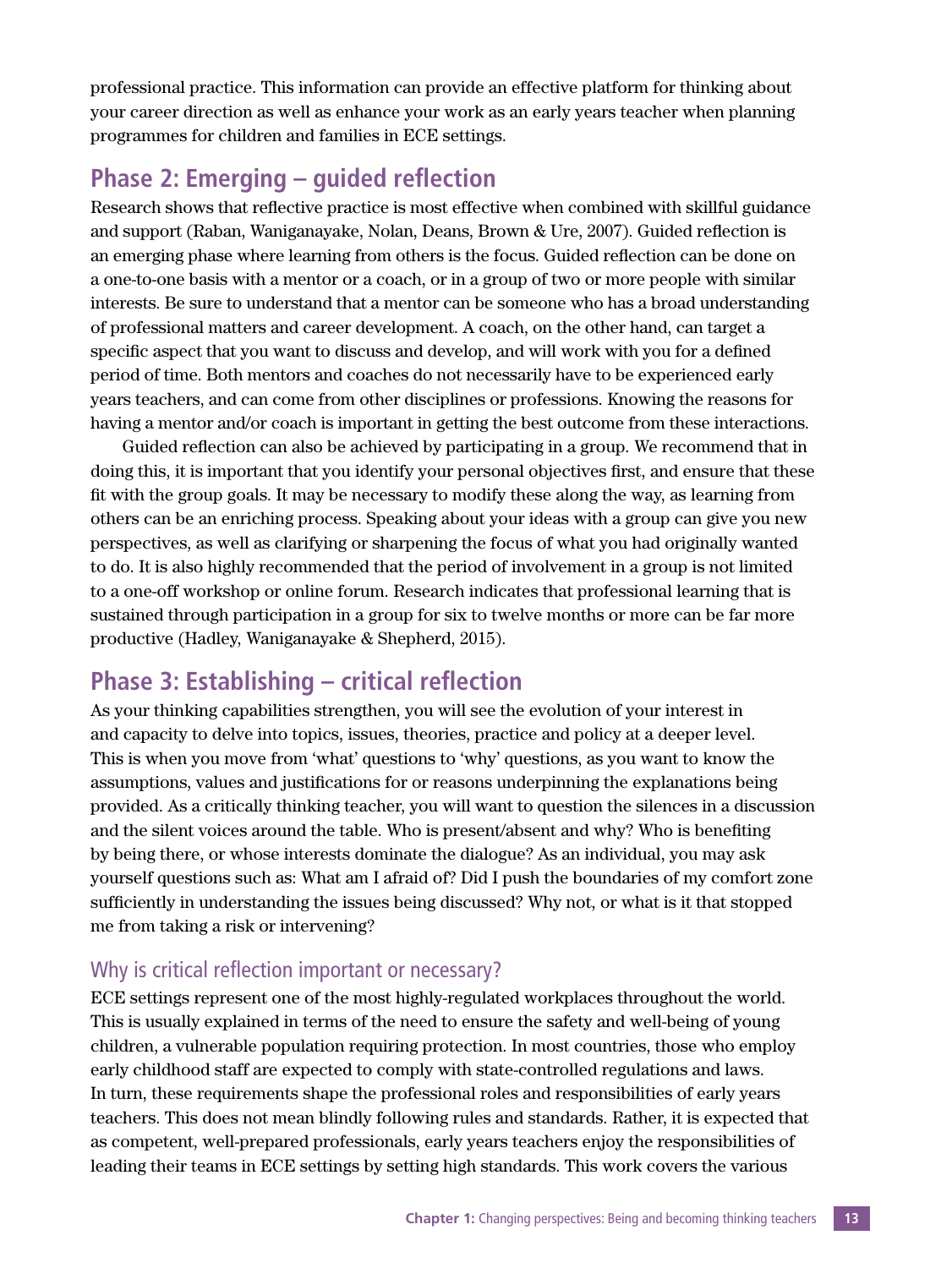aspects of influencing the centre's curriculum, determining the pedagogical approach in implementing early childhood programmes, and assessing children's learning outcomes.

Other professionals such as lawyers, doctors, engineers and accountants, who have also achieved university-based initial training, enjoy the freedom of retaining control over their professional decision-making. This could lead us to ask why early years teachers cannot have agency in their professional practice. Unfortunately, poor public status, low wages and inadequate employment conditions in the early childhood sector have been reinforced by standardisation of practice. All of this contributes to the erosion of early childhood teacher "professional autonomy and authority over pedagogical decision-making" (Waniganayake & Sims, 2018 p. 234). These authors also argue that "effective change can come about through critical reflection, including deep engagement in interrogating one's values, attitudes and practice, and collaborating with peers to develop a shared understanding of strategic directions for the future" (p. 244). In this way, engagement in critical reflection can enable teachers to contribute to innovation and reform in the early childhood sector in a personal and local context as well as across the profession more broadly. As documentation enables critical reflection in diverse ways, whether sustained over short or long periods, we recommend maintaining a professional journal capturing authentic, practice-based examples to interrogate yourself or with others. How much or how little of this journal you share and explore with children, parents and professional peers is your choice.

#### **How to use this book**

#### **Connecting theory to policy and to practice**

It is taken for granted that all teachers put time and effort into thinking through their plans in terms of the design, content and outcomes they are aiming to achieve in promoting children's learning and developmental outcomes. Globally, national curriculum policy reinforces the importance of purposeful preparation and intentional teaching. For example, in *Belonging, being and becoming: The early years learning framework for Australia* (Department of Education, Employment and Workplace Relations, 2009), intentional teaching is one of the principles underpinning the play-based pedagogy of early childhood centres. This means that teachers "actively promote interactions that foster high-level thinking skills" (p. 15), as well as "intentionally scaffold children's understandings" (p. 35).

Completing a university-based early childhood degree qualification should allow most teachers to achieve the skills and knowledge necessary for understanding the meaning of being and becoming a reflective teacher/practitioner. This capacity to think about your everyday work as a teacher by asking questions, for instance, about underlying assumptions, and explaining the rationale for your approach, is a necessary first step in effective teaching practice. However, is this sufficient?

Being able to engage in thoughtful, purposeful and deliberate thinking is not the same as being critically reflective. To be critically reflective, there must be an explicit focus on "uncovering, and challenging, the power dynamics that frame practice, and uncovering and challenging hegemonic assumptions (those assumptions we embrace as being in our best interests when in fact they are working against us)" (Brookfield, 2009 p. 293). This requires teachers to dig deep, carefully exploring the undercurrents of power at work incorporating contradictions and tensions in the relationships between those involved in the decision-making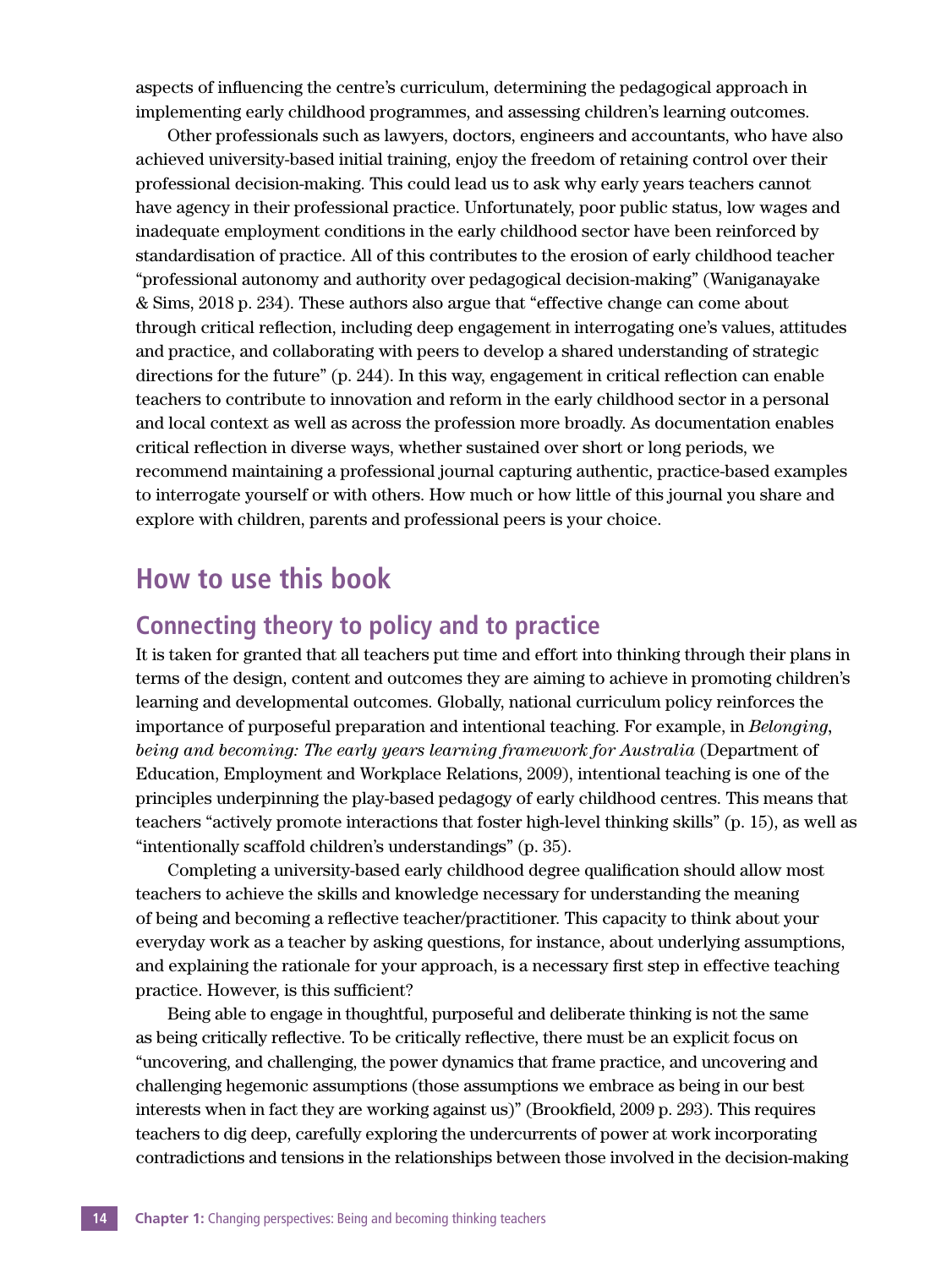in their ECE settings. Engaging in critical reflection openly and honestly takes courage. This is a leadership characteristic, and it is often, therefore, regarded as the responsibility of pedagogical leaders (Waniganayake, Cheeseman, Fenech, Hadley & Shepherd, 2017). The content in this book will help to guide this learning. Dream big as you translate these big ideas into realistic goals and targets to achieve specific plans within the context of your employment as a teacher.

#### **Structure and contents**

This book comprises 30 chapters, written by a total of 24 authors, with the majority (84%) based in South Africa, and four based overseas, in Australia and Belgium. This is the first scholarly text of this kind written primarily by South African authors, for South African teacher education students completing either a degree or diploma in ECE. The book draws strength as a scholarly text from three sources:

- **Africanisation:** This book has been contextualised and theoretically grounded upon an understanding of the Africanisation of education, from decolonisation to transformation, as applied to ECE and ITE.
- **Thinking teachers:** This is not a recipe book. Underpinned by research-based evidence, we invite teacher education students and tertiary educators to reflect critically on the content being presented to them. In this way, this publication promotes the development of quality teachers as agents capable of creativity, innovation and leadership in harnessing the best outcomes for young children during their early childhood years.
- **Edited and reviewed:** The chapters have been systematically edited throughout the drafting and formatting period. The full manuscript was also blind reviewed by two esteemed ECE scholars – one based in Africa, and the other from Australia.

Each chapter provides a contextualisation of the focus topic and its relevance for early childhood teachers. The content presented aims to address questions such as: What do we know about this focus topic/area of study within ECE settings in South Africa? How do our children learn this, and what roles do our teachers play in promoting a better understanding of this topic/area? What does research say about this topic/area? From an African and a global perspective, what challenges or difficulties will teachers encounter about teaching and learning about this topic/area?

Our aim has been to structure the content of this book in such a way that it engages the readers in a stimulating way, enables increasing competence, and evokes shifts in thinking leading to transformative practice for early years teachers. Written by authors with a mix of experiences and expertise in writing scholarly texts, this book is held together as a single entity by common features being consistently used throughout the chapters. Each chapter begins by identifying learning objectives and key concepts. The **Chapter learning objectives** reflect the aims the authors wanted to achieve in writing the chapter, and give readers a flavour of what is covered in the chapter. These objectives succinctly identify the abilities and skills the reader is expected to develop by reading and reflecting on the content covered in the chapter. The **Key concepts** highlighted in the chapter are defined briefly to reinforce the importance of the key ideas or knowledge addressed. These terms have also been collated in the glossary towards the end of the book.

**Callout boxes** provide helpful hints or brief explanations to enhance understanding along the way. A number of **For reflection and action** tasks presented in each chapter invite readers to pause, think and analyse their own experiences in light of what they have just read. It is anticipated that these activities will facilitate both self-reflection and, when used with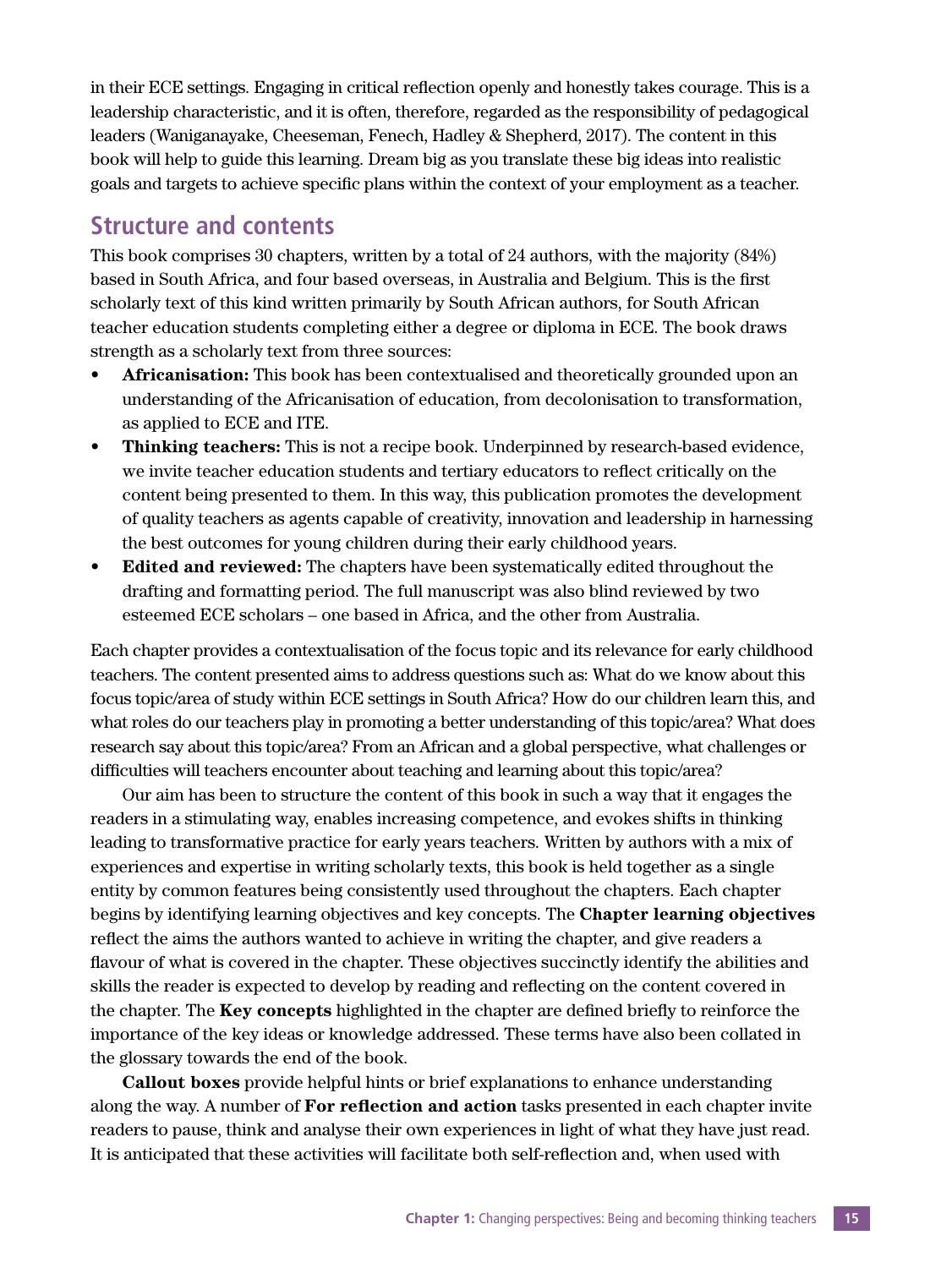peers, a mentor or a coach, will provide useful points of reference for guided reflection as well as critical reflection. In this way, the level of engagement and type of reflection that occurs is left in the hands of the readers to manage.

With a view to connecting theory with practice in authentic ways, we have included **Spotlight on practice profiles** of early years practitioners based in a variety of urban and rural communities in South Africa. These case studies expose readers to situations and scenarios in ECE settings in diverse contexts. They aim to equip readers with the skills and knowledge to deal with situations they may encounter when employed as early years teachers. These narratives are either fictitious or based upon actual cases, for which permission has been granted. The profiles enable readers to apply their newly-acquired theoretical concepts to real-world situations in ECE settings in South Africa.

There is a **Chapter summary** at the end of each chapter, reiterating key ideas and concepts covered. This is a useful study device for readers to reflect on what they have read and understood. Readers may benefit from documenting key messages gained and their relevance for advancing their own professional understanding. An annotated list of two or three **Further reading** references relevant to each chapter is provided, to facilitate additional reading and learning. These references can include books, peer-reviewed journal articles, key policy reports and book chapters. Additionally, each chapter also identifies two or three **Helpful resources**, which are often online resources such as podcasts, YouTube clips or websites, to encourage broader learning beyond the content covered in this book.

Overall, three value-added aspects of this book set it apart as an accredited text endorsed by universities offering initial teacher education courses and qualifications for early years teachers in South Africa:

- **Alignment with national ECE policy**: Authors were asked to and supported in referring to South African national policies on early childhood education, including, but not limited to, the *National Curriculum Framework* (Department of Basic Education, 2015) and the *National Early Learning and Development Standards* (NELDS) (Department of Basic Education & UNICEF, 2009).
- **Systematic focus on curriculum, pedagogy and assessment**: These are the three key areas of South Africa's early childhood ITE courses at present. Chapters were commissioned to address these topics, and were written by authors with professional experience and research expertise in these areas.
- **Research-based evidence**: Throughout the book, we refer to relevant research to demonstrate the importance of connecting theory with practice. This supports the perspective that ECE is grounded in science – a knowledge base of accumulating research literature sourced from local and international studies.

The future of ECE is dependent on how well we do our work as thinking teachers today. Imaginative thinking by reflecting within and outside the current contexts and engaging in transformational action is necessary now, in order to frame future possibilities. This is our challenge today. In reading this text, join us in our shared vision to stay informed, in order to consciously foster a profession of intelligent, creative, and compassionate teachers who will continue to place children at the centre of their practice. This book is our contribution towards achieving this goal.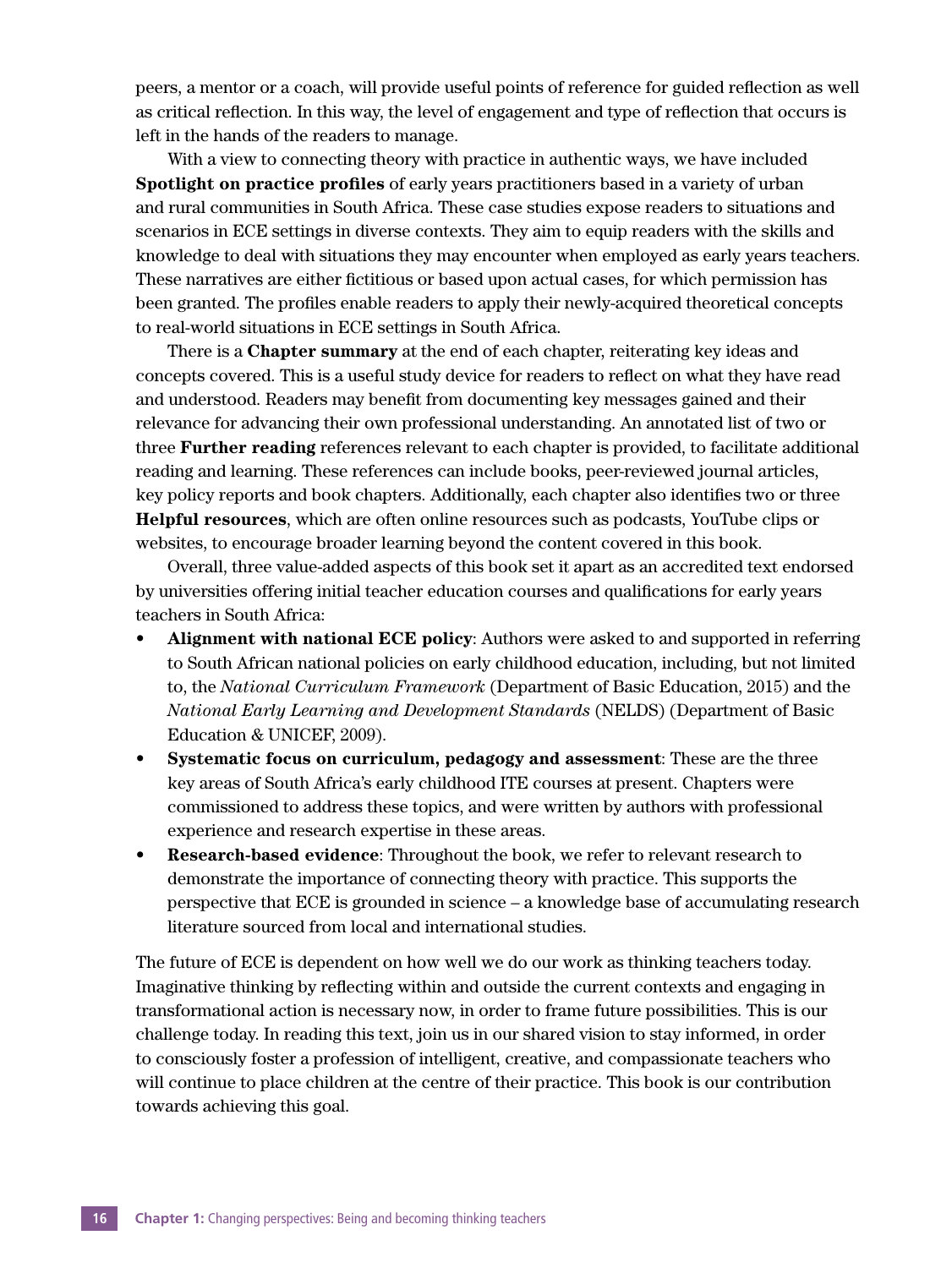### **Chapter references**

- Brookfield, S. (2009). Theoretical foundations. Critically reflective practice. *Journal of Continuing Education in the Health Professions*, 8, 197–205.
- Department of Basic Education (DBE). (2015). *The South African National Curriculum Framework for Children from Birth to Four*. Pretoria: Government Printer.
- DBE & UNICEF. (2009). *National Early Learning and Development Standards for Children Birth to Four Years (NELDS)*. Pretoria: Government Printer. Accessed 23.10.2019 from www.ibe.unesco. org/fileadmin/user\_upload/archive/curricula/southafrica/sa\_ece\_po\_2009\_eng.pdf.
- Department of Education, Employment and Workplace Relations (DEEWR) (2009). *Belonging, being and becoming: The early years learning framework for Australia.* Accessed 23.10.2019 from www.acecqa.gov.au/sites/default/files/2018-02/belonging\_being\_and\_becoming\_the\_early\_years\_ learning\_framework\_for\_australia.pdf.
- Department of Higher Education and Training. (2017). *Policy on Minimum Requirements for Programmes Leading to Qualifications in Higher Education for Early Childhood Development Educators*. Pretoria: Government Printer.
- Department of Social Development (DSD) & Economic Policy Research Institute (EPRI). (2014). *Audit of early childhood development (ECD) centres: National report*. Pretoria: Department of Social Development. Accessed 23.10.2019 from http://ilifalabantwana.co.za/wp-content/uploads/2015/08/ ECDAuditNationalReport20140731ReviewedFINALVersionES11.pdf.
- DSD & United Nations International Children's Emergency Fund (UNICEF). (2015). *National Integrated Early Childhood Development Policy*. Pretoria: Department of Social Development. Accessed 23.10.2019 from www.gov.za/sites/default/files/gcis\_document/201610/national-integratedecd-policy-web-version-final-01-08-2016a.pdf.
- Ebrahim, H.B. (2010). Mapping historical shifts in early care and education in South Africa. *Journal of Education*, 48, 119–135.
- Ebrahim, H.B. (2012). Tensions in incorporating global childhood into early childhood programmes: The case of South Africa. *Australasian Journal of Early Childhood*, 37(3), 80–86.
- Ebrahim, H.B., Mantlana, C., Excell, L., Martin, C.D., Bipath, K. & Makwetu, N. (2017). *Report on ECCE knowledge and practice standards and curriculum development for initial teacher education*. Project for Inclusive Early Childhood Care and Education (PIECCE). Unpublished report.
- Hadley, F., Waniganayake, M. & Shepherd, W. (2015). Contemporary practice in professional learning and development of early childhood educators in Australia: Reflections on what works and why. Special Issue: The Professional Development of Early Years Educators*. Professional Development in Education*, 41(2), 187–202. doi:10.1080/19415257.2014.986818.
- Harrison, G. (2017). *Project for Inclusive Early Childhood Care and Education (PIECCE): Output 2: Baseline findings*. PIECCE Unpublished report.
- Haslip, M.J. & Gullo, D.F. (2018). The changing landscape of early childhood education: Implications for policy and practice. *Early Childhood Education Journal*, 46(3), 249–264. doi:10.1007/s10643-017- 0865-7.
- Howes, C., Burchinal, M., Pianta, R., Bryant, D., Early, D., Clifford, R. & Barbarin, O. (2008). Ready to learn? Children's pre-academic achievement in preKindergarten programs. *Early Childhood Research Quarterly*, 23(1), 27–50, http://dx.doi.org/10.1016/j.ecresq.2007.05.002.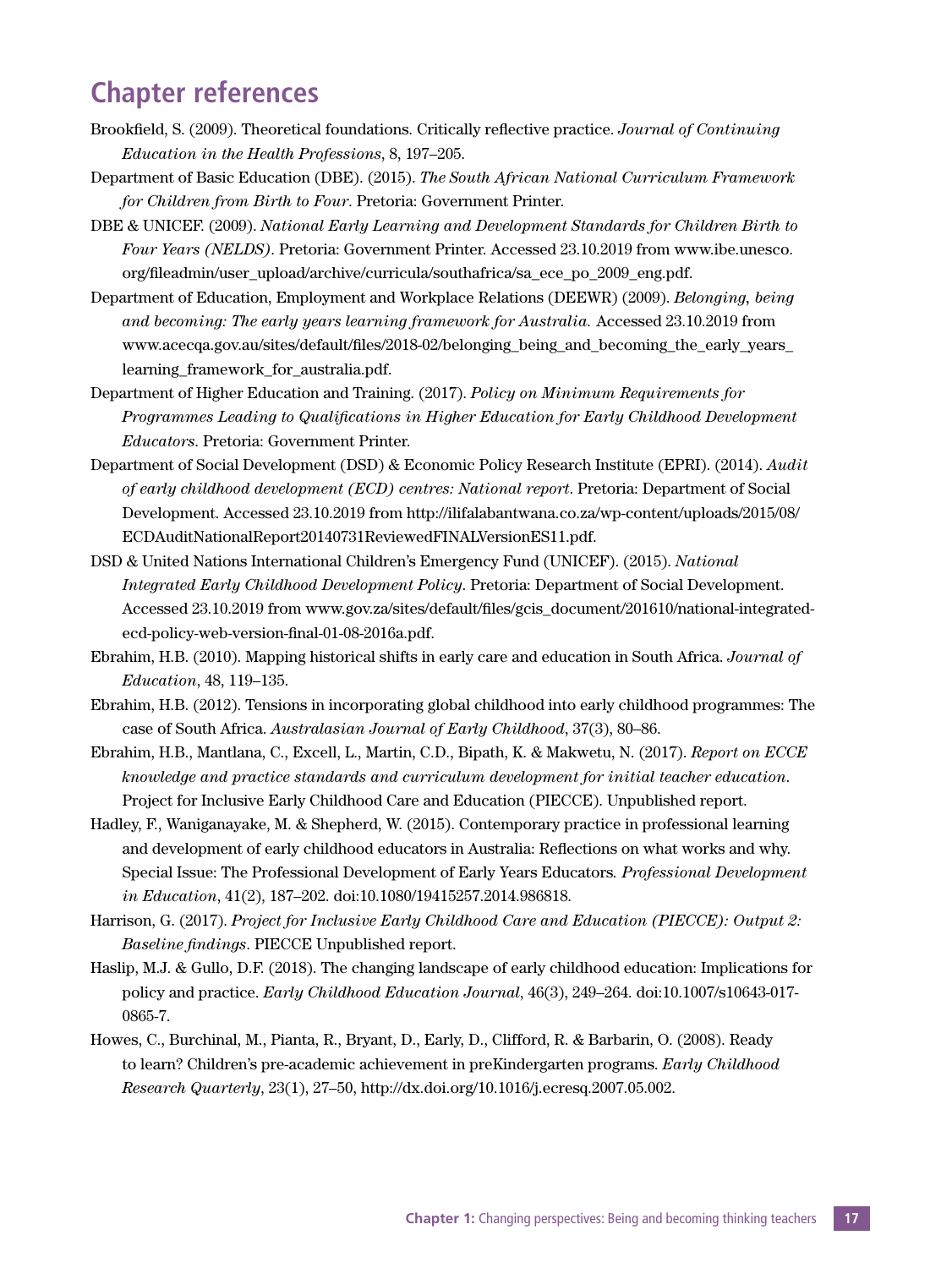- Human Sciences Research Council & Department of Social Development. (2010). *Final Report: Western Cape Department of Social Development 2009 Audit of Early Childhood Development Facility Quality*. Accessed 23.10.2019 from www.westerncape.gov.za/text/2010/6/hsrcqualitativeassessment-ecd-final\_report-22-02-10.pdf.
- Institute of Medicine & National Research Council. (2015). *Transforming the Workforce for Children Birth Through Age 8: A Unifying Foundation*. Washington, DC: The National Academies Press. doi:10.17226/19401.
- Katz, L. (1977). *Talks with teachers: Reflections on early childhood teachers*. Washington: National Association for the Education of Young Children (NAEYC).
- Louw, W. (2010). Africanisation: A rich environment for active learning on a global platform. *Progressio*, 32(1), 42–54.
- Makgoba, M.W. (1997). Mokoko: The Makgoba affair A reflection on transformation. Florida Hills: Vivlia.
- Msila, V. & Gumbo, M.T. (Eds.). (2016). *Africanising the curriculum: Indigenous perspectives and theories*. Stellenbosch: Sun Press.
- Ndlovu-Gatsheni, S.J. (2013). Why decoloniality in the 21st century? *The Thinker: For thought leaders*, 48, 10–15. Accessed 24.09.2020 from https://thethinker.co.za/wp-content/uploads/2020/07/48- Thinker-full-mag.pdf.
- Nsamenang, A.B. (2010). Issues in and challenges to professionalism in Africa's cultural settings. *Contemporary Issues in Early Childhood*, 11(1), 20–28.
- Organisation for Economic Co-operation and Development (OECD). (2017). *Starting strong 2017. Key OECD indicators on early childhood education and care*. Paris: OECD.
- Raban, B., Waniganayake, M., Nolan, A., Deans, J., Brown, J. & Ure, C. (2007). *Building capacity: Strategic professional development for early childhood practitioners*. Melbourne: Thomson Social Science Press.
- Statistics South Africa. (2016). *Education Series Volume IV: Early childhood development in South Africa, 2016*. Pretoria: Statistics South Africa.
- Waniganayake, M. & Sims, M. (2018). Becoming critically reflective: Educational leaders in Australian early childhood settings effecting change as street-level-bureaucrats in a neoliberalist policy landscape. In J.L. Roopnarine, J.E. Johnson, S. Quinn & M. Patte (Eds.). *International handbook of early childhood education* (pp. 230–247). New York, NY: Routledge.
- Waniganayake, M., Cheeseman, S., Fenech, M., Hadley, F. & Shepherd, W. (2017). *Leadership: Contexts and complexities in early childhood education* (2nd edition), South Melbourne: Oxford University Press.
- Westbrook, J., Durrani, N., Brown, R., Orr, D., Pryor, J., Boddy, J. & Salvi, F. (2013). *Pedagogy, curriculum, teaching practices and teacher education in developing countries. Final Report*. Education Rigorous Literature Review, Department for International Development (DFID), Centre for International Education, University of Sussex, UK. Accessed 13.12.2019 from https://assets. publishing.service.gov.uk/government/uploads/system/uploads/attachment\_data/file/305154/ Pedagogy-curriculum-teaching-practices-education.pdf.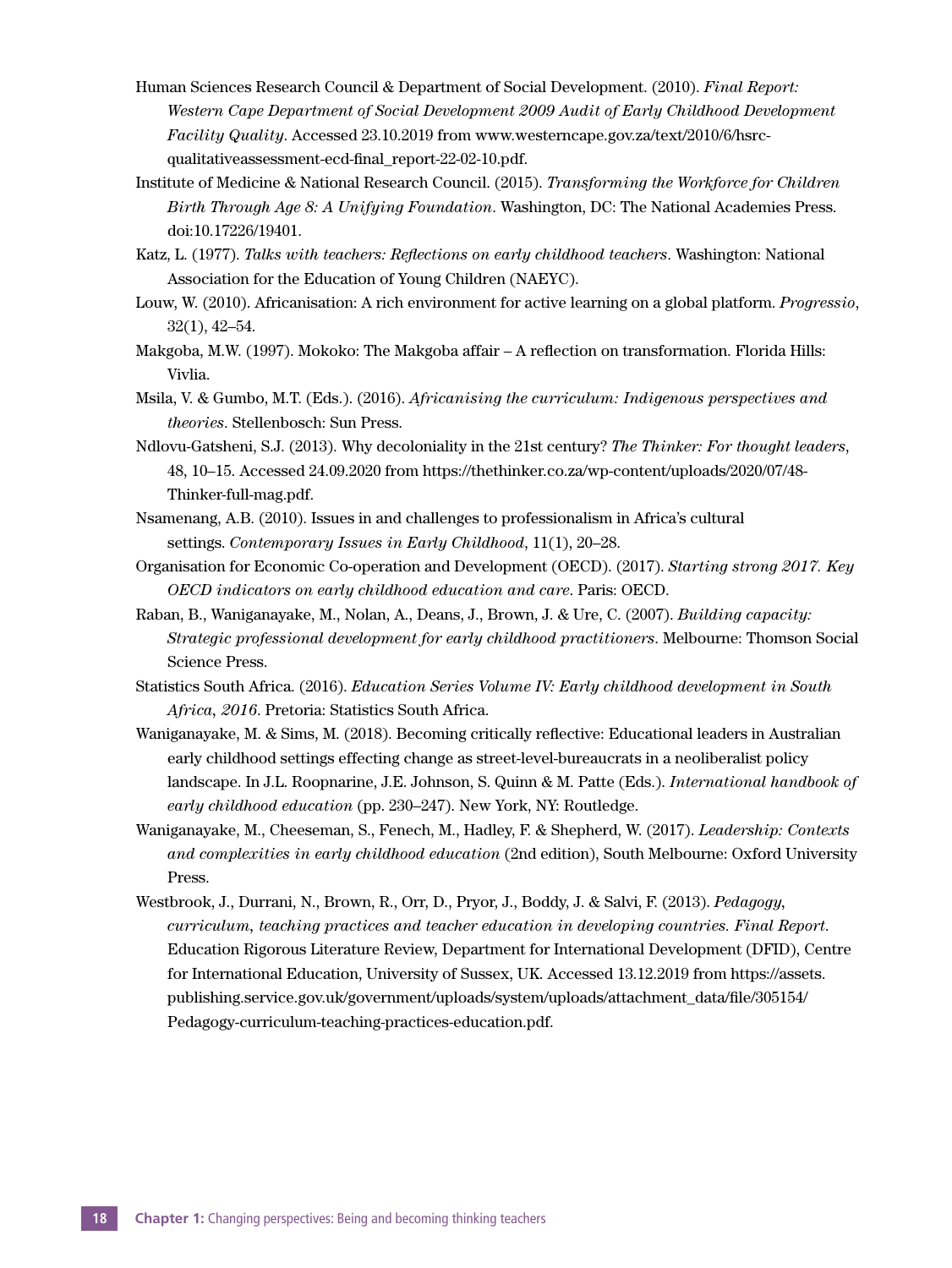# Curriculum in early T | Curriculum in early<br>
childhood education PART

Editor Part 1: Hasina Ebrahim



The provision of a curriculum for children in their early years is a fairly new development outside the global north. In low and middle income countries, the shift of ECE from the private domain of the family to public service provision has created a greater focus on curricula (frameworks) to guide teaching, learning and caring. How best to do this is negotiated contextually and is contested. The chapters in Part 1 are sensitive to this.

In the diagram above, curriculum is placed above pedagogy and assessment as it provides the goals that early years teachers must focus on when facilitating learning and when finding evidence of learning. However, the relationship between these elements is not straightforward. This book therefore strives to develop the thinking teacher who can engage with curriculum in its many facets and complexities.

There are 11 chapters focusing on the curriculum in this part of the book. They are written by an author team who have different experiences in the field of early childhood. This diversity has brought about a rich array of perspectives and conversations on content selection and structure. Part 1 begins with Chapter 2, in which **Hasina Ebrahim** presents an orientation and discussion on definitions, principles and theories that are relevant to curriculum in the early years. In Chapter 3, **Giulietta Harrison** engages with the contested nature of quality in ECE. She provides critical insights into supporting quality ECE through